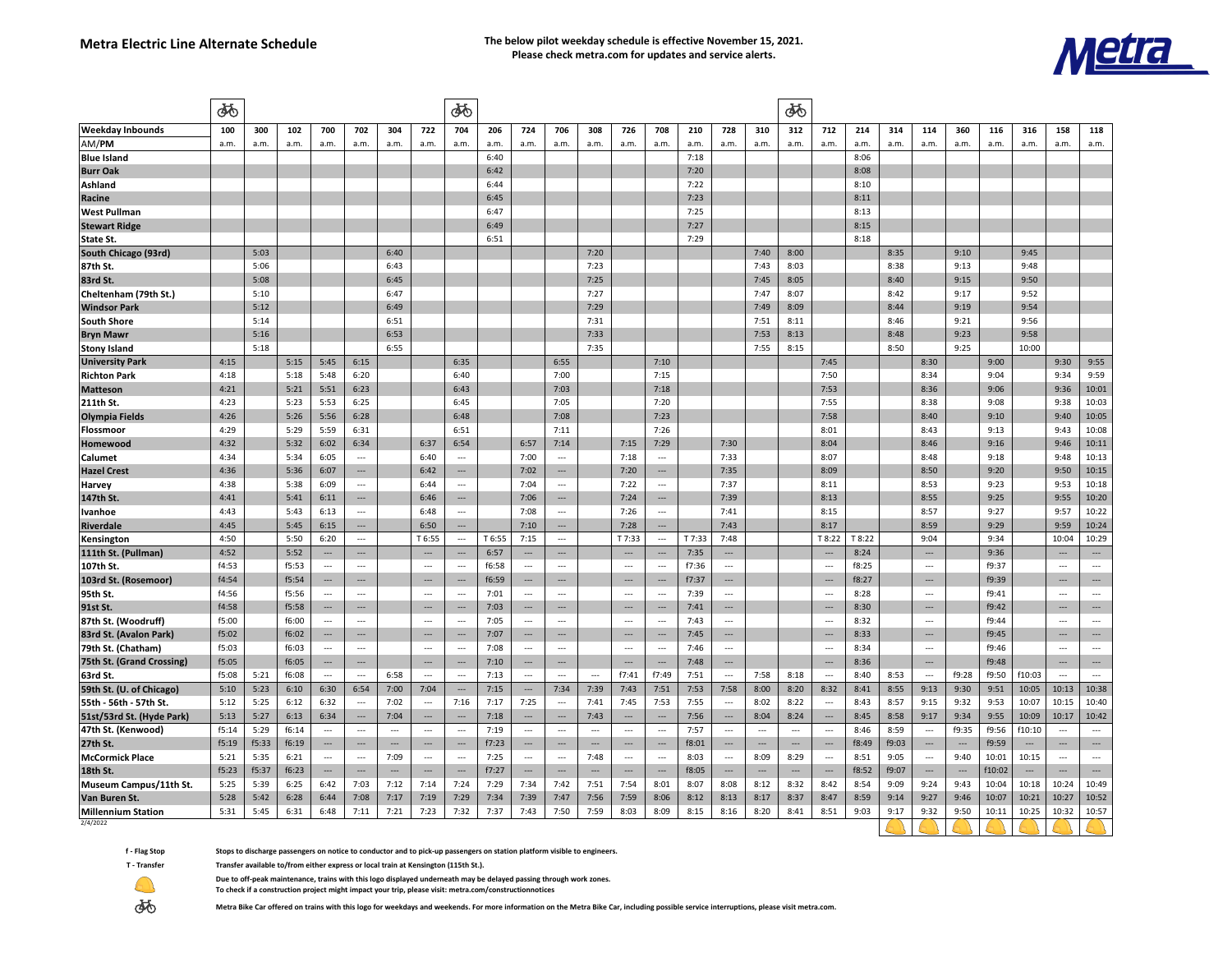## **Metra Electric Line Alternate Schedule The below pilot weekday schedule is effective November 15, 2021. Please check metra.com for updates and service alerts.**



|                           | dfo    |                          |                          |        |                          |                          |        | ණි                       |       |                          |                          |       |                          |                          | ൎ൴    |       |                          |                          |       |       |                          | ණි    |                          |       |       |       |                          |
|---------------------------|--------|--------------------------|--------------------------|--------|--------------------------|--------------------------|--------|--------------------------|-------|--------------------------|--------------------------|-------|--------------------------|--------------------------|-------|-------|--------------------------|--------------------------|-------|-------|--------------------------|-------|--------------------------|-------|-------|-------|--------------------------|
| <b>Weekday Inbounds</b>   | 216    | 318                      | 160                      | 120    | 320                      | 122                      | 218    | 322                      | 124   | 324                      | 126                      | 220   | 326                      | 128                      | 628   | 328   | 130                      | 362                      | 222   | 330   | 132                      | 332   | 224                      | 136   | 334   | 138   | 140                      |
| AM/PM                     | a.m.   | a.m.                     | a.m.                     | a.m.   | a.m.                     | a.m.                     | p.m.   | p.m.                     | p.m.  | p.m.                     | p.m.                     | p.m.  | p.m.                     | p.m.                     | p.m.  | p.m.  | p.m.                     | p.m.                     | p.m.  | p.m.  | p.m.                     | p.m.  | p.m.                     | p.m.  | p.m.  | p.m.  | p.m.                     |
| <b>Blue Island</b>        | 10:18  |                          |                          |        |                          |                          | 12:18  |                          |       |                          |                          | 2:18  |                          |                          |       |       |                          |                          | 4:18  |       |                          |       | 5:35                     |       |       |       |                          |
| <b>Burr Oak</b>           | 10:20  |                          |                          |        |                          |                          | 12:20  |                          |       |                          |                          | 2:20  |                          |                          |       |       |                          |                          | 4:20  |       |                          |       | 5:37                     |       |       |       |                          |
| Ashland                   | 10:22  |                          |                          |        |                          |                          | 12:22  |                          |       |                          |                          | 2:22  |                          |                          |       |       |                          |                          | 4:22  |       |                          |       | 5:39                     |       |       |       |                          |
| Racine                    | f10:23 |                          |                          |        |                          |                          | f12:23 |                          |       |                          |                          | f2:23 |                          |                          |       |       |                          |                          | f4:23 |       |                          |       | 5:40                     |       |       |       |                          |
| <b>West Pullman</b>       | 10:25  |                          |                          |        |                          |                          | 12:25  |                          |       |                          |                          | 2:25  |                          |                          |       |       |                          |                          | 4:25  |       |                          |       | 5:42                     |       |       |       |                          |
| <b>Stewart Ridge</b>      | 10:27  |                          |                          |        |                          |                          | 12:27  |                          |       |                          |                          | 2:27  |                          |                          |       |       |                          |                          | 4:27  |       |                          |       | 5:44                     |       |       |       |                          |
| State St.                 | 10:29  |                          |                          |        |                          |                          | 12:29  |                          |       |                          |                          | 2:29  |                          |                          |       |       |                          |                          | 4:29  |       |                          |       | 5:46                     |       |       |       |                          |
| South Chicago (93rd)      |        | 10:45                    |                          |        | 11:45                    |                          |        | 12:45                    |       | 1:45                     |                          |       | 2:45                     |                          |       | 3:45  |                          | 4:25                     |       | 4:45  |                          | 5:18  |                          |       | 6:30  |       |                          |
| 87th St.                  |        | 10:48                    |                          |        | 11:48                    |                          |        | 12:48                    |       | 1:48                     |                          |       | 2:48                     |                          |       | 3:48  |                          | 4:28                     |       | 4:48  |                          | 5:21  |                          |       | 6:33  |       |                          |
| 83rd St.                  |        | 10:50                    |                          |        | 11:50                    |                          |        | 12:50                    |       | 1:50                     |                          |       | 2:50                     |                          |       | 3:50  |                          | 4:30                     |       | 4:50  |                          | 5:23  |                          |       | 6:35  |       |                          |
| Cheltenham (79th St.)     |        | 10:52                    |                          |        | 11:52                    |                          |        | 12:52                    |       | 1:52                     |                          |       | 2:52                     |                          |       | 3:52  |                          | 4:32                     |       | 4:52  |                          | 5:25  |                          |       | 6:37  |       |                          |
| <b>Windsor Park</b>       |        | 10:54                    |                          |        | 11:54                    |                          |        | 12:54                    |       | 1:54                     |                          |       | 2:54                     |                          |       | 3:54  |                          | 4:34                     |       | 4:54  |                          | 5:27  |                          |       | 6:39  |       |                          |
| <b>South Shore</b>        |        | 10:56                    |                          |        | 11:56                    |                          |        | 12:56                    |       | 1:56                     |                          |       | 2:56                     |                          |       | 3:56  |                          | 4:36                     |       | 4:56  |                          | 5:29  |                          |       | 6:41  |       |                          |
| <b>Bryn Mawr</b>          |        | 10:58                    |                          |        | 11:58                    |                          |        | 12:58                    |       | 1:58                     |                          |       | 2:58                     |                          |       | 3:58  |                          | 4:38                     |       | 4:58  |                          | 5:31  |                          |       | 6:43  |       |                          |
| <b>Stony Island</b>       |        | 11:00                    |                          |        | 12:00                    |                          |        | 1:00                     |       | 2:00                     |                          |       | 3:00                     |                          |       | 4:00  |                          | 4:40                     |       | 5:00  |                          | 5:33  |                          |       | 6:45  |       |                          |
| <b>University Park</b>    |        |                          | 10:30                    | 10:55  |                          | 11:55                    |        |                          | 12:55 |                          | 1:55                     |       |                          | 2:55                     |       |       | 3:55                     |                          |       |       | 4:37                     |       |                          | 5:52  |       | 6:30  | 6:52                     |
| <b>Richton Park</b>       |        |                          | 10:34                    | 10:59  |                          | 11:59                    |        |                          | 12:59 |                          | 1:59                     |       |                          | 2:59                     |       |       | 3:59                     |                          |       |       | 4:41                     |       |                          | 5:54  |       | 6:33  | 6:55                     |
| <b>Matteson</b>           |        |                          | 10:36                    | 11:01  |                          | 12:01                    |        |                          | 1:01  |                          | 2:01                     |       |                          | 3:01                     |       |       | 4:01                     |                          |       |       | 4:43                     |       |                          | 5:56  |       | 6:35  | 6:58                     |
| 211th St.                 |        |                          | 10:38                    | 11:03  |                          | 12:03                    |        |                          | 1:03  |                          | 2:03                     |       |                          | 3:03                     |       |       | 4:03                     |                          |       |       | 4:45                     |       |                          | 5:58  |       | 6:37  | 7:00                     |
| <b>Olympia Fields</b>     |        |                          | 10:40                    | 11:05  |                          | 12:05                    |        |                          | 1:05  |                          | 2:05                     |       |                          | 3:05                     |       |       | 4:05                     |                          |       |       | 4:47                     |       |                          | 6:00  |       | 6:39  | f7:02                    |
| Flossmoor                 |        |                          | 10:43                    | 11:08  |                          | 12:08                    |        |                          | 1:08  |                          | 2:08                     |       |                          | 3:08                     |       |       | 4:08                     |                          |       |       | 4:50                     |       |                          | 6:03  |       | 6:41  | 7:04                     |
| Homewood                  |        |                          | 10:46                    | 11:11  |                          | 12:11                    |        |                          | 1:11  |                          | 2:11                     |       |                          | 3:11                     |       |       | 4:11                     |                          |       |       | 4:53                     |       |                          | 6:06  |       | 6:43  | 7:06                     |
| Calumet                   |        |                          | 10:48                    | 11:13  |                          | 12:13                    |        |                          | 1:13  |                          | 2:13                     |       |                          | 3:13                     |       |       | 4:13                     |                          |       |       | 4:55                     |       |                          | 6:08  |       | 6:45  | 7:08                     |
| <b>Hazel Crest</b>        |        |                          | 10:50                    | 11:15  |                          | 12:15                    |        |                          | 1:15  |                          | 2:15                     |       |                          | 3:15                     |       |       | 4:15                     |                          |       |       | 4:57                     |       |                          | 6:10  |       | 6:47  | 7:10                     |
| Harvey                    |        |                          | 10:53                    | 11:18  |                          | 12:18                    |        |                          | 1:18  |                          | 2:18                     |       |                          | 3:18                     |       |       | 4:18                     |                          |       |       | 5:00                     |       |                          | 6:13  |       | 6:50  | 7:13                     |
| <b>147th St</b>           |        |                          | 10:55                    | 11:20  |                          | 12:20                    |        |                          | 1:20  |                          | 2:20                     |       |                          | 3:20                     |       |       | 4:20                     |                          |       |       | 5:02                     |       |                          | 6:15  |       | 6:52  | 7:15                     |
| Ivanhoe                   |        |                          | 10:57                    | 11:22  |                          | 12:22                    |        |                          | 1:22  |                          | 2:22                     |       |                          | 3:22                     |       |       | 4:22                     |                          |       |       | 5:04                     |       |                          | 6:17  |       | 6:54  | 7:17                     |
| <b>Riverdale</b>          |        |                          | 10:59                    | 11:24  |                          | 12:24                    |        |                          | 1:24  |                          | 2:24                     |       |                          | 3:24                     |       |       | 4:24                     |                          |       |       | 5:06                     |       |                          | 6:19  |       | 6:56  | 7:19                     |
| Kensington                | 10:33  |                          | 11:04                    | 11:29  |                          | 12:29                    | 12:33  |                          | 1:29  |                          | 2:29                     | 2:33  |                          | 3:29                     | 3:33  |       | 4:29                     |                          | 4:33  |       | 5:11                     |       | 5:50                     | 6:24  |       | 7:00  | 7:23                     |
| 111th St. (Pullman)       | 10:35  |                          | $\overline{\phantom{a}}$ | 11:31  |                          | ---                      | 12:35  |                          | 1:31  |                          | ---                      | 2:35  |                          | ---                      | 3:35  |       | ---                      |                          | 4:35  |       | 5:13                     |       | <b></b>                  | 6:26  |       | f7:02 | $\overline{\phantom{a}}$ |
| 107th St.                 | f10:36 |                          | $\sim$                   | f11:32 |                          | $\overline{\phantom{a}}$ | f12:36 |                          | f1:32 |                          | $\overline{\phantom{a}}$ | f2:36 |                          | $\overline{\phantom{a}}$ | f3:36 |       | $\overline{\phantom{a}}$ |                          | f4:36 |       | f5:14                    |       | $\overline{\phantom{a}}$ | f6:27 |       | f7:03 | $\overline{\phantom{a}}$ |
| 103rd St. (Rosemoor)      | f10:38 |                          | $\overline{\phantom{a}}$ | f11:34 |                          | ---                      | f12:38 |                          | f1:34 |                          | <u></u>                  | f2:38 |                          | ---                      | f3:38 |       | ---                      |                          | f4:38 |       | f5:16                    |       | <b></b>                  | f6:29 |       | f7:05 | $\overline{\phantom{a}}$ |
| 95th St.                  | f10:39 |                          | $\overline{a}$           | f11:35 |                          | $\overline{\phantom{a}}$ | f12:39 |                          | f1:35 |                          | $\overline{\phantom{a}}$ | f2:39 |                          | $\overline{\phantom{a}}$ | f3:39 |       | ---                      |                          | f4:39 |       | f5:17                    |       | ---                      | f6:30 |       | f7:07 | $\overline{\phantom{a}}$ |
| 91st St.                  | f10:40 |                          | $\sim$                   | f11:37 |                          | ---                      | f12:40 |                          | f1:37 |                          | ---                      | f2:40 |                          | ---                      | f3:40 |       | ---                      |                          | f4:40 |       | f5:19                    |       | ---                      | f6:31 |       | f7:08 | ---                      |
| 87th St. (Woodruff)       | f10:42 |                          | $\sim$ $\sim$            | f11:39 |                          | $\overline{\phantom{a}}$ | f12:42 |                          | f1:39 |                          | $\overline{\phantom{a}}$ | f2:42 |                          | $\overline{\phantom{a}}$ | f3:42 |       | $\overline{\phantom{a}}$ |                          | f4:42 |       | f5:21                    |       | $\overline{\phantom{a}}$ | f6:33 |       | f7:09 | $\overline{\phantom{a}}$ |
| 83rd St. (Avalon Park)    | f10:43 |                          | $\overline{\phantom{a}}$ | f11:40 |                          | ---                      | f12:43 |                          | f1:40 |                          | ---                      | f2:43 |                          | $\overline{\phantom{a}}$ | f3:43 |       | ---                      |                          | f4:43 |       | f5:22                    |       | $\overline{\phantom{a}}$ | f6:34 |       | f7:11 | $\overline{\phantom{a}}$ |
| 79th St. (Chatham)        | f10:44 |                          | $\overline{a}$           | f11:41 |                          | $\overline{a}$           | f12:44 |                          | f1:41 |                          | $\overline{\phantom{a}}$ | f2:44 |                          | $\overline{\phantom{a}}$ | f3:44 |       | ---                      |                          | f4:44 |       | f5:23                    |       | $\overline{\phantom{a}}$ | f6:35 |       | f7:12 | $\overline{\phantom{a}}$ |
| 75th St. (Grand Crossing) | f10:46 |                          | $\sim$                   | f11:43 |                          | <u></u>                  | f12:46 |                          | f1:43 |                          | ---                      | f2:46 |                          | ---                      | f3:46 |       | ---                      |                          | f4:46 |       | f5:25                    |       | $\overline{\phantom{a}}$ | f6:37 |       | f7:13 | ---                      |
| 63rd St.                  | f10:49 | f11:03                   | $\sim$                   | f11:47 | f12:03                   | $\overline{\phantom{a}}$ | f12:49 | f1:03                    | f1:47 | f2:03                    | $\overline{\phantom{a}}$ | f2:49 | f3:03                    | $\overline{\phantom{a}}$ | f3:49 | f4:03 | $\overline{\phantom{a}}$ | f4:43                    | f4:49 | f5:03 | f5:29                    | f5:36 | ---                      | f6:40 | f6:48 | f7:16 | $\overline{\phantom{a}}$ |
| 59th St. (U. of Chicago)  | 10:50  | 11:05                    | 11:13                    | 11:48  | 12:05                    | 12:38                    | 12:50  | 1:05                     | 1:48  | 2:05                     | 2:38                     | 2:50  | 3:05                     | 3:38                     | 3:50  | 4:05  | 4:38                     | 4:45                     | 4:50  | 5:05  | 5:30                     | 5:38  | 5:59                     | 6:41  | 6:50  | 7:18  | 7:32                     |
| 55th - 56th - 57th St.    | 10:52  | 11:07                    | 11:15                    | 11:50  | 12:07                    | 12:40                    | 12:52  | 1:07                     | 1:50  | 2:07                     | 2:40                     | 2:52  | 3:07                     | 3:40                     | 3:52  | 4:07  | 4:40                     | 4:47                     | 4:52  | 5:07  | 5:32                     | 5:40  | 6:01                     | 6:43  | 6:52  | 7:19  | 7:34                     |
| 51st/53rd St. (Hyde Park) | 10:54  | 11:09                    | 11:17                    | 11:52  | 12:09                    | 12:42                    | 12:54  | 1:09                     | 1:52  | 2:09                     | 2:42                     | 2:54  | 3:09                     | 3:42                     | 3:54  | 4:09  | 4:42                     | 4:49                     | 4:54  | 5:09  | 5:34                     | 5:42  | 6:03                     | 6:45  | 6:54  | 7:21  | 7:36                     |
| 47th St. (Kenwood)        | f10:55 | f11:10                   | $\sim$                   | f11:53 | f12:10                   | $\hspace{0.05cm} \cdots$ | f12:55 | f1:10                    | f1:53 | f2:10                    | $\hspace{0.05cm} \ldots$ | f2:55 | f3:10                    | $\overline{\phantom{a}}$ | f3:55 | f4:10 | ---                      | f4:50                    | f4:55 | f5:10 | $\overline{\phantom{a}}$ | f5:43 | ---                      | ---   | f6:55 | f7:22 | $\overline{\phantom{a}}$ |
| 27th St.                  | f10:58 | $\cdots$                 | $\overline{\phantom{a}}$ | f11:56 | $\cdots$                 |                          | f12:58 | $\overline{\phantom{a}}$ | f1:56 | $\overline{\phantom{a}}$ | ---                      | f2:58 | $\overline{\phantom{a}}$ | $\overline{\phantom{a}}$ | f3:58 |       |                          | $\overline{\phantom{a}}$ | f4:58 | f5:13 | $\overline{\phantom{a}}$ | f5:46 | $\overline{\phantom{a}}$ | ---   | f6:58 | f7:25 | ---                      |
| <b>McCormick Place</b>    | 11:00  | 11:15                    | $\overline{\phantom{a}}$ | 11:58  | 12:15                    | $\overline{\phantom{a}}$ | 1:00   | 1:15                     | 1:58  | 2:15                     | ---                      | 3:00  | 3:15                     | ---                      | 4:00  | 4:16  | ---                      | 4:55                     | 5:00  | 5:15  | f5:39                    | 5:48  | $\overline{\phantom{a}}$ | ---   | 7:00  | 7:27  | $\overline{\phantom{a}}$ |
| 18th St.                  | f11:01 | $\overline{\phantom{a}}$ | $\sim$                   | f11:59 | $\overline{\phantom{a}}$ |                          | f1:01  | $\overline{\phantom{a}}$ | f1:59 | $\overline{\phantom{a}}$ |                          | f3:01 | ---                      | ---                      | f4:01 |       | ---                      | ---                      | f5:01 | f5:16 |                          | f5:49 | f6:08                    | ---   | f7:01 | f7:28 | $\hspace{0.05cm} \cdots$ |
| Museum Campus/11th St.    | 11:03  | 11:18                    | 11:24                    | 12:01  | 12:18                    | 12:49                    | 1:03   | 1:18                     | 2:01  | 2:18                     | 2:49                     | 3:03  | 3:18                     | 3:49                     | 4:03  | 4:19  | 4:49                     | 4:58                     | 5:03  | 5:18  | 5:42                     | 5:51  | 6:10                     | 6:52  | 7:03  | 7:30  | 7:43                     |
| Van Buren St.             | 11:06  | 11:21                    | 11:27                    | 12:06  | 12:21                    | 12:52                    | 1:06   | 1:21                     | 2:06  | 2:21                     | 2:52                     | 3:06  | 3:21                     | 3:52                     | 4:06  | 4:23  | 4:52                     | 5:01                     | 5:06  | 5:21  | 5:47                     | 5:54  | 6:13                     | 6:55  | 7:06  | 7:32  | 7:46                     |
| <b>Millennium Station</b> | 11:10  | 11:25                    | 11:32                    | 12:10  | 12:25                    | 12:57                    | 1:10   | 1:25                     | 2:10  | 2:25                     | 2:57                     | 3:10  | 3:25                     | 3:57                     | 4:10  | 4:27  | 4:57                     | 5:05                     | 5:13  | 5:25  | 5:51                     | 5:58  | 6:18                     | 7:00  | 7:10  | 7:36  | 7:51                     |
| 2/4/2022                  |        |                          |                          |        |                          |                          |        |                          |       |                          |                          |       |                          |                          |       |       |                          |                          |       |       |                          |       |                          |       |       |       |                          |

**f - Flag Stop T - Transfer**

 **Stops to discharge passengers on notice to conductor and to pick-up passengers on station platform visible to engineers.**

 **Transfer available to/from either express or local train at Kensington (115th St.).**

 **Due to off-peak maintenance, trains with this logo displayed underneath may be delayed passing through work zones. To check if a construction project might impact your trip, please visit: metra.com/constructionnotices**

 $\frac{1}{\delta \phi}$ 

 **Metra Bike Car offered on trains with this logo for weekdays and weekends. For more information on the Metra Bike Car, including possible service interruptions, please visit metra.com.**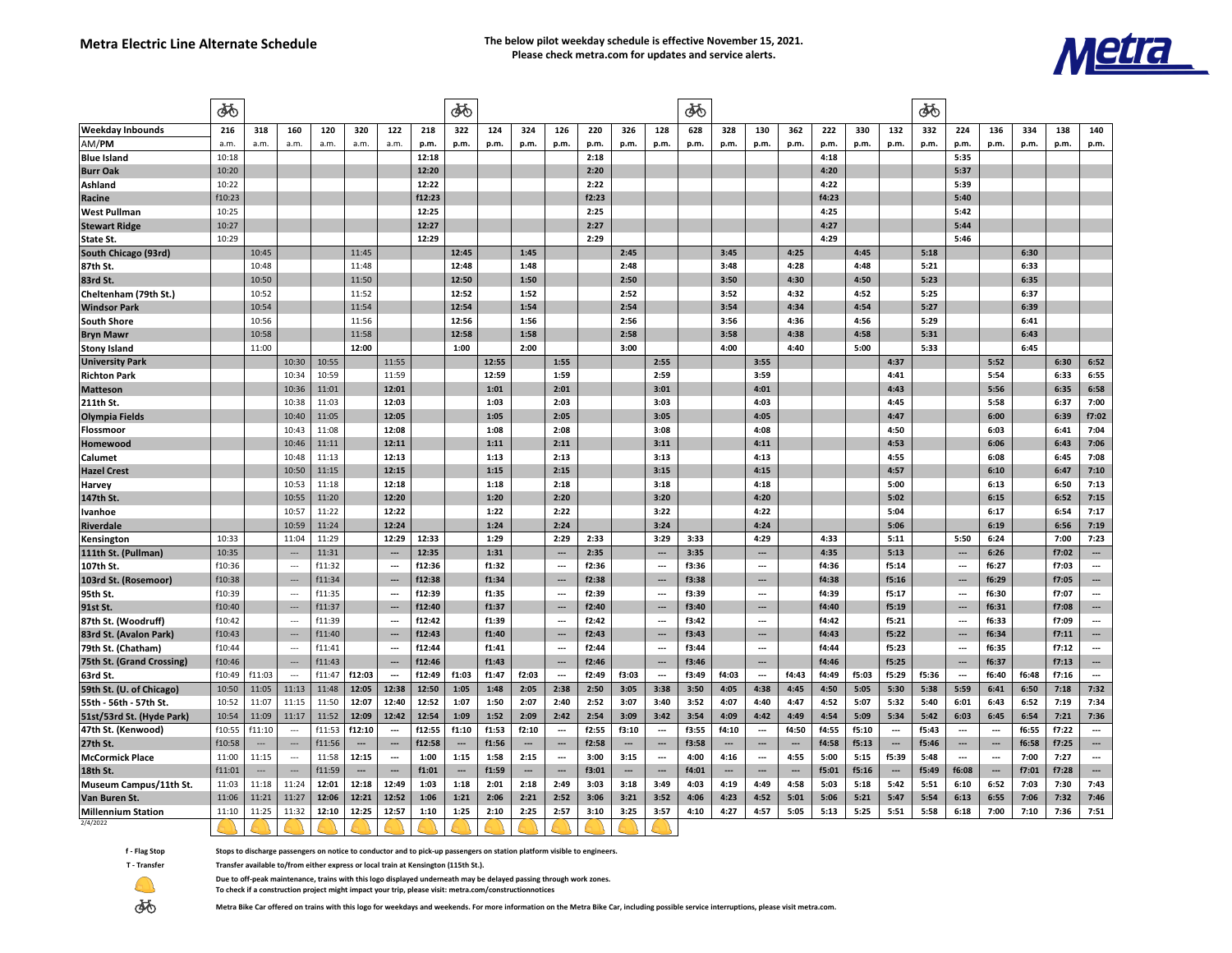**Metra Electric Line Alternate Schedule The below pilot weekday schedule is effective November 15, 2021. Please check metra.com for updates and service alerts.** 



|                           | ക്ക   |       |       |       |        |        |        |
|---------------------------|-------|-------|-------|-------|--------|--------|--------|
| <b>Weekday Inbounds</b>   | 338   | 142   | 342   | 144   | 146    | 148    | 150    |
| AM/PM                     | p.m.  | p.m.  | p.m.  | p.m.  | p.m.   | p.m.   | p.m.   |
| <b>Blue Island</b>        |       |       |       |       |        |        |        |
| <b>Burr Oak</b>           |       |       |       |       |        |        |        |
| Ashland                   |       |       |       |       |        |        |        |
| Racine                    |       |       |       |       |        |        |        |
| <b>West Pullman</b>       |       |       |       |       |        |        |        |
| <b>Stewart Ridge</b>      |       |       |       |       |        |        |        |
| State St.                 |       |       |       |       |        |        |        |
| South Chicago (93rd)      | 7:30  |       | 8:30  |       |        |        |        |
| 87th St.                  | 7:33  |       | 8:33  |       |        |        |        |
| 83rd St.                  | 7:35  |       | 8:35  |       |        |        |        |
| Cheltenham (79th St.)     | 7:37  |       | 8:37  |       |        |        |        |
| <b>Windsor Park</b>       | 7:39  |       | 8:39  |       |        |        |        |
| South Shore               | 7:41  |       | 8:41  |       |        |        |        |
| <b>Bryn Mawr</b>          | 7:43  |       | 8:43  |       |        |        |        |
| <b>Stony Island</b>       | 7:45  |       | 8:45  |       |        |        |        |
| <b>University Park</b>    |       | 7:52  |       | 8:50  | 9:50   | 10:50  | 11:50  |
| <b>Richton Park</b>       |       | 7:55  |       | 8:53  | 9:53   | 10:53  | 11:53  |
| <b>Matteson</b>           |       | 7:58  |       | 8:56  | 9:56   | 10:56  | 11:56  |
| 211th St.                 |       | 8:00  |       | 8:58  | 9:58   | 10:58  | 11:58  |
| Olympia Fields            |       | f8:02 |       | f9:00 | f10:00 | f11:00 | f12:00 |
| Flossmoor                 |       | 8:04  |       | 9:02  | 10:02  | 11:02  | 12:02  |
| Homewood                  |       | 8:06  |       | 9:04  | 10:04  | 11:04  | 12:04  |
| Calumet                   |       | 8:08  |       | 9:06  | 10:06  | 11:06  | 12:06  |
| <b>Hazel Crest</b>        |       | 8:10  |       | 9:08  | 10:08  | 11:08  | 12:08  |
| Harvey                    |       | 8:13  |       | 9:11  | 10:11  | 11:11  | 12:11  |
| 147th St.                 |       | 8:15  |       | 9:13  | 10:13  | 11:13  | 12:13  |
| Ivanhoe                   |       | 8:17  |       | 9:15  | 10:15  | 11:15  | 12:15  |
| <b>Riverdale</b>          |       | 8:19  |       | 9:17  | 10:17  | 11:17  | 12:17  |
| Kensington                |       | 8:23  |       | 9:21  | 10:21  | 11:21  | 12:21  |
| 111th St. (Pullman)       |       | f8:25 |       | f9:23 | f10:23 | f11:23 | f12:23 |
| 107th St.                 |       | f8:26 |       | f9:24 | f10:24 | f11:24 | f12:24 |
| 103rd St. (Rosemoor)      |       | f8:28 |       | f9:26 | f10:26 | f11:26 | f12:26 |
| 95th St.                  |       | f8:30 |       | f9:28 | f10:28 | f11:28 | f12:28 |
| 91st St.                  |       | f8:31 |       | f9:29 | f10:29 | f11:29 | f12:29 |
| 87th St. (Woodruff)       |       | f8:32 |       | f9:30 | f10:30 | f11:30 | f12.30 |
| 83rd St. (Avalon Park)    |       | f8:34 |       | f9:32 | f10:32 | f11:32 | f12:32 |
| 79th St. (Chatham)        |       | f8:35 |       | f9:33 | f10:33 | f11:33 | f12:33 |
| 75th St. (Grand Crossing) |       | f8:36 |       | f9:34 | f10:34 | f11:34 | f12:34 |
| 63rd St.                  | f7:48 | 8:39  | f8:48 | 9:37  | 10:37  | 11:37  | 12:37  |
| 59th St. (U. of Chicago)  | 7:50  | 8:41  | 8:50  | 9:39  | 10:39  | 11:39  | 12:39  |
| 55th - 56th - 57th St.    | 7:52  | 8:42  | 8:52  | 9:40  | 10:40  | 11:40  | 12:40  |
| 51st/53rd St. (Hyde Park) | 7:54  | 8:44  | 8:54  | 9:42  | 10:42  | 11:42  | 12:42  |
| 47th St. (Kenwood)        | f7:55 | f8:45 | f8:56 | f9:43 | f10:43 | f11:43 | f12:43 |
| 27th St.                  | f7:58 | f8:48 | f9:00 | f9:46 | f10:46 | f11:46 | f12:46 |
| <b>McCormick Place</b>    | 8:00  | f8:50 | 9:02  | f9:48 | f10:48 | f11:48 | f12:48 |
| 18th St.                  | f8:01 | f8:51 | f9:04 | f9:49 | f10:49 | f11:49 | f12:49 |
| Museum Campus/11th St.    | 8:03  | 8:53  | 9:06  | 9:51  | 10:51  | 11:51  | 12:51  |
| Van Buren St.             | 8:06  | 8:55  | 9:09  | 9:53  | 10:53  | 11:53  | 12:53  |
| <b>Millennium Station</b> | 8:10  | 8:59  | 9:12  | 9:57  | 10:57  | 11:57  | 12:57  |
| 2/4/2022                  |       |       |       |       |        |        |        |

**f - Flag Stop**

**T - Transfer**

 **Stops to discharge passengers on notice to conductor and to pick-up passengers on station platform visible to engineers.**

 **Transfer available to/from either express or local train at Kensington (115th St.).**

 **Due to off-peak maintenance, trains with this logo displayed underneath may be delayed passing through work zones.** 

 **To check if a construction project might impact your trip, please visit: metra.com/constructionnotices**

 **Metra Bike Car offered on trains with this logo for weekdays and weekends. For more information on the Metra Bike Car, including possible service interruptions, please visit metra.com.**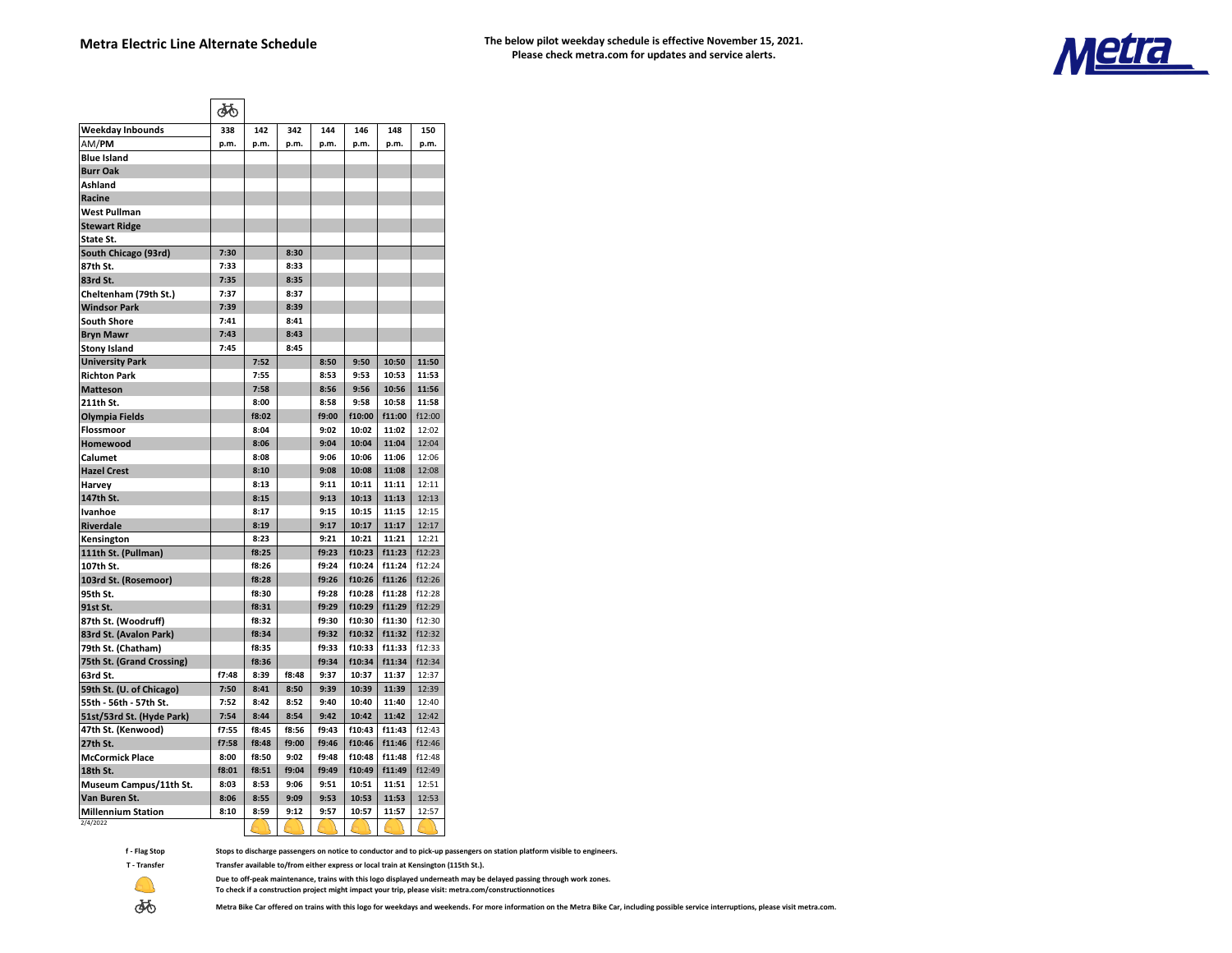#### **Metra Electric Line Alternate Schedule The below pilot weekday schedule is effective November 15, 2021. Please check metra.com for updates and service alerts.**



|                           |       |                          |          |                          |       |                          | ФÓ    |                          |       |       |       |                          | ණ්    |                          |                          |        |                          |        |                          | ௸                        |        |                          |       |                          |                          |                          | ණි    |
|---------------------------|-------|--------------------------|----------|--------------------------|-------|--------------------------|-------|--------------------------|-------|-------|-------|--------------------------|-------|--------------------------|--------------------------|--------|--------------------------|--------|--------------------------|--------------------------|--------|--------------------------|-------|--------------------------|--------------------------|--------------------------|-------|
| <b>Weekday Outbounds</b>  | 101   | 103                      | 305      | 105                      | 307   | 205                      | 309   | 111                      | 311   | 113   | 361   | 315                      | 215   | 115                      | 317                      | 117    | 319                      | 219    | 119                      | 321                      | 121    | 323                      | 223   | 123                      | 161                      | 325                      | 625   |
| AM/PM                     | a.m.  | a.m.                     | a.m.     | a.m.                     | a.m.  | a.m.                     | a.m.  | a.m.                     | a.m.  | a.m.  | a.m.  | a.m.                     | a.m.  | a.m.                     | a.m.                     | a.m.   | a.m.                     | a.m.   | a.m.                     | a.m.                     | p.m.   | p.m.                     | p.m.  | p.m.                     | p.m.                     | p.m.                     | p.m.  |
| <b>Millennium Station</b> | 4:50  | 5:28                     | 6:28     | 6:35                     | 6:50  | 7:09                     | 7:10  | 7:40                     | 7:45  | 8:13  | 8:23  | 8:55                     | 9:00  | 9:20                     | 9:55                     | 10:20  | 10:55                    | 11:00  | 11:20                    | 11:55                    | 12:20  | 12:55                    | 1:00  | 1:20                     | 1:50                     | 1:55                     | 2:00  |
| Van Buren St.             | 4:52  | 5:30                     | 6:30     | 6:37                     | 6:52  | 7:11                     | 7:12  | 7:42                     | 7:47  | 8:15  | 8:25  | 8:57                     | 9:02  | 9:22                     | 9:57                     | 10:22  | 10:57                    | 11:02  | 11:22                    | 11:57                    | 12:22  | 12:57                    | 1:02  | 1:22                     | 1:52                     | 1:57                     | 2:02  |
| Museum Campus/11th St.    | 4:55  | $\overline{\phantom{a}}$ | 6:33     | 6:39                     | 6:55  | 7:14                     | 7:15  | 7:45                     | 7:50  | 8:18  | 8:28  | 9:00                     | 9:05  | 9:25                     | 10:00                    | 10:25  | 11:00                    | 11:05  | 11:25                    | 12:00                    | 12:25  | 1:00                     | 1:05  | 1:25                     | 1:55                     | 2:00                     | 2:05  |
| 18th St.                  | f4:56 | $\cdots$                 | f6:34    | $\overline{\phantom{a}}$ | f6:56 | $---$                    | f7:16 | $\overline{\phantom{a}}$ | f7:51 | f8:19 | f8:29 | $\overline{\phantom{a}}$ | f9:06 | $\overline{\phantom{a}}$ | $\hspace{0.05cm} \cdots$ | f10:26 | $\cdots$                 | f11:06 | $\overline{\phantom{a}}$ | $\overline{\phantom{a}}$ | f12:26 | ---                      | f1:06 | $\overline{\phantom{a}}$ | $\overline{\phantom{a}}$ | $\overline{\phantom{a}}$ | f2:06 |
| <b>McCormick Place</b>    | 4:57  | ---                      | 6:35     | $\overline{\phantom{a}}$ | 6:57  | $\overline{\phantom{a}}$ | 7:17  | f7:48                    | 7:52  | 8:20  | 8:30  | 9:02                     | 9:07  | $\overline{\phantom{a}}$ | 10:02                    | 10:27  | 11:02                    | 11:07  | $\overline{\phantom{a}}$ | 12:02                    | 12:27  | 1:02                     | 1:07  | ---                      | $\overline{\phantom{a}}$ | 2:02                     | 2:07  |
| 27th St.                  | f4:59 | ---                      | f6:37    | ---                      | f6:59 | $\overline{\phantom{a}}$ | f7:19 | $\cdots$                 | f7:54 | f8:22 | f8:32 | $\hspace{0.05cm} \ldots$ | f9:09 | $\cdots$                 | $\hspace{0.05cm} \cdots$ | f10:29 | $\hspace{0.05cm} \cdots$ | f11:09 | ---                      | $\overline{\phantom{a}}$ | f12:29 | $\overline{\phantom{a}}$ | f1:09 | $\overline{\phantom{a}}$ |                          | ---                      | f2:09 |
| 47th St. (Kenwood)        | f5:02 | ---                      | f6:40    | ---                      | f7:02 | $\overline{\phantom{a}}$ | f7:22 | $\cdots$                 | f7:57 | f8:25 | f8:35 | f9:07                    | f9:12 | ---                      | f10:07                   | f10:32 | f11:07                   | f11:12 | $\ldots$                 | f12:07                   | f12:32 | f1:07                    | f1:12 | $\overline{\phantom{a}}$ | $\overline{\phantom{a}}$ | f2:07                    | f2:12 |
| 51st/53rd St. (Hyde Park) | 5:04  | 5:39                     | 6:42     | ---                      | 7:04  | $\hspace{0.05cm} \cdots$ | 7:24  | 7:52                     | 7:59  | 8:27  | 8:37  | 9:09                     | 9:14  | 9:32                     | 10:09                    | 10:33  | 11:09                    | 11:14  | 11:32                    | 12:09                    | 12:33  | 1:09                     | 1:14  | 1:32                     | 2:02                     | 2:09                     | 2:14  |
| 55th - 56th - 57th St.    | 5:06  | 5:40                     | 6:44     | 6:47                     | 7:06  | 7:22                     | 7:26  | 7:54                     | 8:01  | 8:29  | 8:39  | 9:11                     | 9:16  | 9:34                     | 10:11                    | 10:35  | 11:11                    | 11:16  | 11:34                    | 12:11                    | 12:35  | 1:11                     | 1:16  | 1:34                     | 2:04                     | 2:11                     | 2:16  |
| 59th St. (U. of Chicago)  | 5:08  | 5:42                     | 6:46     | $\overline{a}$           | 7:08  | $\overline{\phantom{a}}$ | 7:28  | 7:56                     | 8:03  | 8:31  | 8:41  | 9:13                     | 9:18  | 9:36                     | 10:13                    | 10:37  | 11:13                    | 11:18  | 11:36                    | 12:13                    | 12:37  | 1:13                     | 1:18  | 1:36                     | 2:06                     | 2:13                     | 2:18  |
| 63rd St.                  | f5:10 | f5:43                    | $\cdots$ | f6:49                    | ---   | f7:24                    | f7:30 | f7:58                    | f8:05 | f8:33 | f8:43 | f9:15                    | f9:20 | $\ldots$                 | f10:15                   | f10:39 | f11:15                   | f11:20 | $\ldots$                 | f12:15                   | f12:39 | f1:15                    | f1:20 | $\overline{\phantom{a}}$ | $\overline{\phantom{a}}$ | f2:15                    | f2:20 |
| 75th St. (Grand Crossing) | f5:13 | f5:47                    |          | f6:53                    |       |                          |       | $\overline{\phantom{a}}$ |       | f8:36 |       |                          | f9:23 | ---                      |                          | f10:42 |                          | f11:23 | ---                      |                          | f12:42 |                          | f1:23 | $\cdots$                 | $\overline{\phantom{a}}$ |                          | f2:23 |
| 79th St. (Chatham)        | f5:15 | f5:48                    |          | f6:54                    |       | $\hspace{0.05cm} \ldots$ |       | $\sim$                   |       | f8:38 |       |                          | f9:25 | $\ldots$                 |                          | f10:44 |                          | f11:25 | $\ldots$                 |                          | f12:44 |                          | f1:25 | $\overline{\phantom{a}}$ | $\hspace{0.05cm} \cdots$ |                          | f2:25 |
| 83rd St. (Avalon Park)    | f5:16 | f5:49                    |          | f6:55                    |       | $\overline{\phantom{a}}$ |       | ---                      |       | f8:39 |       |                          | f9:26 | ---                      |                          | f10:45 |                          | f11:26 | ---                      |                          | f12:45 |                          | f1:26 | ---                      | ---                      |                          | f2:26 |
| 87th St. (Woodruff)       | f5:17 | f5:50                    |          | f6:56                    |       | $\sim$                   |       | $\overline{a}$           |       | f8:41 |       |                          | f9:27 | $\overline{\phantom{a}}$ |                          | f10:46 |                          | f11:27 | $\overline{a}$           |                          | f12:46 |                          | f1:27 | $\overline{\phantom{a}}$ | ---                      |                          | f2:27 |
| 91st St.                  | f5:19 | f5:51                    |          | f6:58                    |       | $\overline{\phantom{a}}$ |       | ---                      |       | f8:42 |       |                          | f9:29 | ---                      |                          | f10:47 |                          | f11:29 | ---                      |                          | f12:48 |                          | f1:29 | $\cdots$                 | ---                      |                          | f2:29 |
| 95th St.                  | f5:20 | f5:52                    |          | f6:59                    |       | $\sim$                   |       | f8:03                    |       | f8:43 |       |                          | f9:30 | $\cdots$                 |                          | f10:48 |                          | f11:30 | $---$                    |                          | f12:49 |                          | f1:30 | $\overline{a}$           | ---                      |                          | f2:30 |
| 103rd St. (Rosemoor)      | f5:22 | f5:54                    |          | f7:01                    |       |                          |       | $\overline{\phantom{a}}$ |       | f8:45 |       |                          | f9:32 | ---                      |                          | f10:50 |                          | f11:32 | ---                      |                          | f12:51 |                          | f1:32 | $\hspace{0.05cm} \cdots$ | ---                      |                          | f2:32 |
| 107th St.                 | f5:24 | f5:55                    |          | f7:02                    |       | $\sim$                   |       | $\overline{\phantom{a}}$ |       | f8:47 |       |                          | f9:34 | ---                      |                          | f10:52 |                          | f11:34 | $\overline{a}$           |                          | f12:53 |                          | f1:34 | $\hspace{0.05cm} \ldots$ | ---                      |                          | f2:34 |
| 111th St. (Pullman)       | 5:26  | 5:57                     |          | 7:04                     |       | ---                      |       |                          |       | 8:49  |       |                          | 9:36  | ---                      |                          | 10:54  |                          | 11:36  | $\overline{a}$           |                          | 12:55  |                          | 1:36  | $\overline{a}$           | ---                      |                          | 2:36  |
| Kensington                | 5:28  | 5:59                     |          | 7:07                     |       | 7:38                     |       | 8:07                     |       | 8:51  |       |                          | 9:38  | 9:45                     |                          | 10:55  |                          | 11:38  | 11:45                    |                          | 12:56  |                          | 1:38  | 1:45                     | 2:15                     |                          | 2:38  |
| Riverdale                 | 5:32  | 6:03                     |          | 7:11                     |       |                          |       | 8:12                     |       | 8:55  |       |                          |       | 9:49                     |                          | 10:59  |                          |        | 11:49                    |                          | 1:00   |                          |       | 1:49                     | 2:19                     |                          |       |
| Ivanhoe                   | 5:34  | 6:05                     |          | 7:13                     |       |                          |       | 8:14                     |       | 8:57  |       |                          |       | 9:51                     |                          | 11:01  |                          |        | 11:51                    |                          | 1:02   |                          |       | 1:51                     | 2:21                     |                          |       |
| 147th St.                 | 5:36  | 6:07                     |          | 7:15                     |       |                          |       | 8:17                     |       | 8:59  |       |                          |       | 9:53                     |                          | 11:03  |                          |        | 11:53                    |                          | 1:04   |                          |       | 1:53                     | 2:23                     |                          |       |
| Harvey                    | 5:38  | 6:09                     |          | 7:17                     |       |                          |       | 8:19                     |       | 9:01  |       |                          |       | 9:55                     |                          | 11:05  |                          |        | 11:55                    |                          | 1:06   |                          |       | 1:55                     | 2:25                     |                          |       |
| <b>Hazel Crest</b>        | 5:41  | 6:12                     |          | 7:20                     |       |                          |       | 8:22                     |       | 9:04  |       |                          |       | 9:58                     |                          | 11:08  |                          |        | 11:58                    |                          | 1:09   |                          |       | 1:58                     | 2:28                     |                          |       |
| Calumet                   | 5:43  | 6:14                     |          | 7:22                     |       |                          |       | 8:24                     |       | 9:06  |       |                          |       | 10:00                    |                          | 11:10  |                          |        | 12:00                    |                          | 1:11   |                          |       | 2:00                     | 2:30                     |                          |       |
| Homewood                  | 5:45  | 6:16                     |          | 7:24                     |       |                          |       | 8:26                     |       | 9:08  |       |                          |       | 10:02                    |                          | 11:12  |                          |        | 12:02                    |                          | 1:13   |                          |       | 2:02                     | 2:32                     |                          |       |
| Flossmoor                 | 5:48  | 6:19                     |          | 7:27                     |       |                          |       | 8:29                     |       | 9:11  |       |                          |       | 10:05                    |                          | 11:15  |                          |        | 12:05                    |                          | 1:16   |                          |       | 2:05                     | 2:35                     |                          |       |
| Olympia Fields            | 5:50  | 6:21                     |          | 7:29                     |       |                          |       | 8:32                     |       | 9:13  |       |                          |       | 10:07                    |                          | 11:17  |                          |        | 12:07                    |                          | 1:18   |                          |       | 2:07                     | 2:37                     |                          |       |
| 211th St.                 | 5:52  | 6:23                     |          | 7:31                     |       |                          |       | 8:35                     |       | 9:15  |       |                          |       | 10:09                    |                          | 11:19  |                          |        | 12:09                    |                          | 1:20   |                          |       | 2:09                     | 2:39                     |                          |       |
| <b>Matteson</b>           | 5:54  | 6:25                     |          | 7:33                     |       |                          |       | 8:38                     |       | 9:17  |       |                          |       | 10:11                    |                          | 11:21  |                          |        | 12:11                    |                          | 1:22   |                          |       | 2:11                     | 2:41                     |                          |       |
| <b>Richton Park</b>       | 5:57  | 6:28                     |          | 7:36                     |       |                          |       | 8:41                     |       | 9:20  |       |                          |       | 10:14                    |                          | 11:24  |                          |        | 12:14                    |                          | 1:25   |                          |       | 2:14                     | 2:44                     |                          |       |
| <b>University Park</b>    | 6:03  | 6:33                     |          | 7:42                     |       |                          |       | 8:46                     |       | 9:26  |       |                          |       | 10:20                    |                          | 11:30  |                          |        | 12:20                    |                          | 1:31   |                          |       | 2:20                     | 2:50                     |                          |       |
| <b>Stony Island</b>       |       |                          | 6:50     |                          | 7:12  |                          | 7:33  |                          | 8:08  |       | 8:46  | 9:18                     |       |                          | 10:18                    |        | 11:18                    |        |                          | 12:18                    |        | 1:18                     |       |                          |                          | 2:18                     |       |
| <b>Bryn Mawr</b>          |       |                          | 6:52     |                          | 7:14  |                          | 7:35  |                          | 8:09  |       | 8:47  | 9:20                     |       |                          | 10:20                    |        | 11:20                    |        |                          | 12:20                    |        | 1:20                     |       |                          |                          | 2:20                     |       |
| <b>South Shore</b>        |       |                          | 6:54     |                          | 7:16  |                          | 7:37  |                          | 8:11  |       | 8:49  | 9:22                     |       |                          | 10:22                    |        | 11:22                    |        |                          | 12:22                    |        | 1:22                     |       |                          |                          | 2:22                     |       |
| <b>Windsor Park</b>       |       |                          | 6:56     |                          | 7:18  |                          | 7:39  |                          | 8:13  |       | 8:51  | 9:24                     |       |                          | 10:24                    |        | 11:24                    |        |                          | 12:24                    |        | 1:24                     |       |                          |                          | 2:24                     |       |
| Cheltenham (79th St.)     |       |                          | 6:58     |                          | 7:20  |                          | 7:41  |                          | 8:15  |       | 8:53  | 9:26                     |       |                          | 10:26                    |        | 11:26                    |        |                          | 12:26                    |        | 1:26                     |       |                          |                          | 2:26                     |       |
| 83rd St.                  |       |                          | 7:00     |                          | 7:22  |                          | 7:43  |                          | 8:17  |       | 8:55  | 9:28                     |       |                          | 10:28                    |        | 11:28                    |        |                          | 12:28                    |        | 1:28                     |       |                          |                          | 2:28                     |       |
| 87th St.                  |       |                          | 7:02     |                          | 7:24  |                          | 7:45  |                          | 8:19  |       | 8:57  | 9:30                     |       |                          | 10:30                    |        | 11:30                    |        |                          | 12:30                    |        | 1:30                     |       |                          |                          | 2:30                     |       |
| South Chicago (93rd)      |       |                          | 7:05     |                          | 7:27  |                          | 7:48  |                          | 8:22  |       | 9:00  | 9:34                     |       |                          | 10:34                    |        | 11:34                    |        |                          | 12:34                    |        | 1:34                     |       |                          |                          | 2:34                     |       |
| State St.                 |       |                          |          |                          |       | f7:41                    |       |                          |       |       |       |                          | 9:41  |                          |                          |        |                          | 11:41  |                          |                          |        |                          | 1:41  |                          |                          |                          |       |
| <b>Stewart Ridge</b>      |       |                          |          |                          |       | f7:43                    |       |                          |       |       |       |                          | 9:43  |                          |                          |        |                          | 11:43  |                          |                          |        |                          | 1:43  |                          |                          |                          |       |
| <b>West Pullman</b>       |       |                          |          |                          |       | f7:45                    |       |                          |       |       |       |                          | 9:45  |                          |                          |        |                          | 11:45  |                          |                          |        |                          | 1:45  |                          |                          |                          |       |
| Racine                    |       |                          |          |                          |       | f7:46                    |       |                          |       |       |       |                          | 9:46  |                          |                          |        |                          | f11:46 |                          |                          |        |                          | f1:46 |                          |                          |                          |       |
| Ashland                   |       |                          |          |                          |       | f7:48                    |       |                          |       |       |       |                          | 9:48  |                          |                          |        |                          | 11:48  |                          |                          |        |                          | 1:48  |                          |                          |                          |       |
| <b>Burr Oak</b>           |       |                          |          |                          |       | f7:50                    |       |                          |       |       |       |                          | 9:50  |                          |                          |        |                          | 11:50  |                          |                          |        |                          | 1:50  |                          |                          |                          |       |
| <b>Blue Island</b>        |       |                          |          |                          |       | 7:52                     |       |                          |       |       |       |                          | 9:52  |                          |                          |        |                          | 11:52  |                          |                          |        |                          | 1:52  |                          |                          |                          |       |
| 2/4/2022                  |       |                          |          |                          |       |                          |       |                          |       |       |       |                          |       |                          |                          |        |                          |        |                          |                          |        |                          |       |                          |                          |                          |       |

**f - Flag Stop Stops to discharge passengers on notice to conductor and to pick-up passengers on station platform visible to engineers.**

**T - Transfer Transfer available to/from either express or local train at Kensington (115th St.).**

 **Due to off-peak maintenance, trains with this logo displayed underneath may be delayed passing through work zones.** 

 **To check if a construction project might impact your trip, please visit: metra.com/constructionnotices**

**The State Cart of Act and The Cart offered on trains with this logo for weekdays and weekends. For more information on the Metra Bike Car, including possible service interruptions, please visit metra.com.**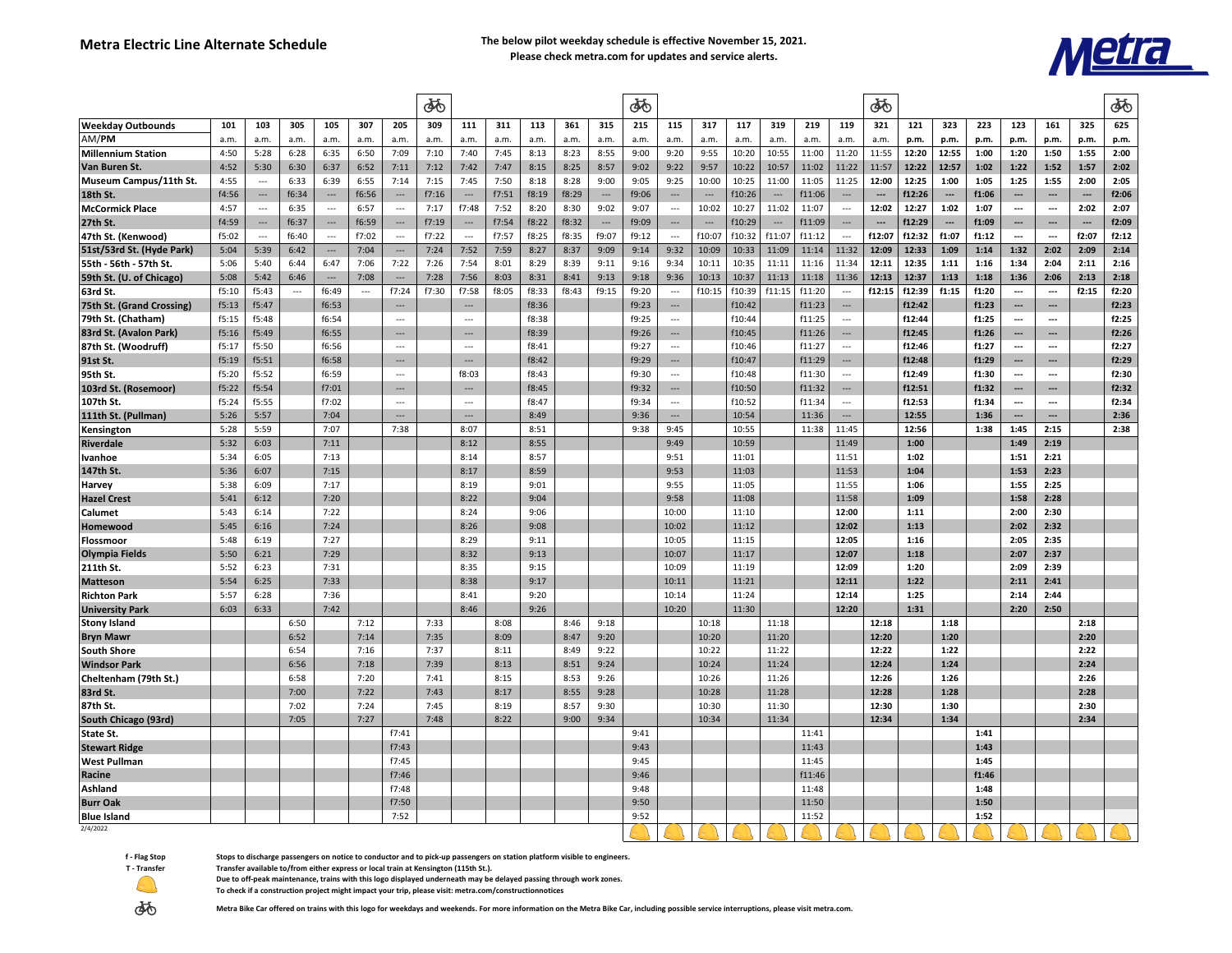# **Metra Electric Line Alternate Schedule The below pilot weekday schedule is effective November 15, 2021.**



**Please check metra.com for updates and service alerts.**

|                           |                          |                          |                          |        |        |                          |                          |       |                          |                          | ණි    |                          |                          |                          |                          |                          |      |       |                          |                          |                          |                          |       |                          | ණි    |                          | ණි                       |
|---------------------------|--------------------------|--------------------------|--------------------------|--------|--------|--------------------------|--------------------------|-------|--------------------------|--------------------------|-------|--------------------------|--------------------------|--------------------------|--------------------------|--------------------------|------|-------|--------------------------|--------------------------|--------------------------|--------------------------|-------|--------------------------|-------|--------------------------|--------------------------|
| <b>Weekday Outbounds</b>  | 125                      | 163                      | 327                      | 227    | 127    | 363                      | 129                      | 329   | 131                      | 331                      | 233   | 701                      | 721                      | 333                      | 703                      | 723                      | 401  | 237   | 705                      | 725                      | 337                      | 727                      | 241   | 709                      | 341   | 243                      | 711                      |
| AM/PM                     | p.m.                     | p.m.                     | p.m.                     | p.m.   | p.m.   | p.m.                     | p.m.                     | p.m.  | p.m.                     | p.m.                     | p.m.  | p.m.                     | p.m.                     | p.m.                     | p.m.                     | p.m.                     | p.m. | p.m.  | p.m.                     | p.m.                     | p.m.                     | p.m.                     | p.m.  | p.m.                     | p.m.  | p.m.                     | p.m.                     |
| <b>Millennium Station</b> | 2:20                     | 2:50                     | 2:55                     | 3:09   | 3:20   | 3:25                     | 3:45                     | 3:53  | 4:08                     | 4:25                     | 4:26  | 4:32                     | 4:40                     | 4:45                     | 4:55                     | 5:03                     | 5:10 | 5:16  | 5:18                     | 5:21                     | 5:35                     | 5:43                     | 6:02  | 6:12                     | 6:30  | 6:41                     | 6:45                     |
| Van Buren St.             | 2:22                     | 2:52                     | 2:57                     | 3:11   | 3:22   | 3:27                     | 3:48                     | 3:55  | 4:11                     | 4:27                     | 4:28  | 4:35                     | 4:43                     | 4:47                     | 4:58                     | 5:06                     | 5:12 | 5:18  | 5:21                     | 5:24                     | 5:37                     | 5:46                     | 6:04  | 6:15                     | 6:32  | 6:43                     | 6:48                     |
| Museum Campus/11th St.    | 2:25                     | 2:55                     | 3:00                     | 3:14   | 3:25   | 3:30                     | 3:51                     | 3:58  | 4:14                     | 4:30                     | 4:31  | 4:38                     | 4:46                     | 4:50                     | 5:01                     | 5:09                     | 5:15 | 5:21  | 5:24                     | 5:27                     | 5:40                     | 5:49                     | 6:07  | 6:18                     | 6:35  | 6:46                     | 6:51                     |
| 18th St.                  | $\overline{\phantom{a}}$ | $\qquad \qquad \cdots$   | $\overline{\phantom{a}}$ | f3:15  | ---    | ---                      | $\overline{\phantom{a}}$ | f3:59 | $\overline{\phantom{a}}$ | $\overline{\phantom{a}}$ | f4:33 | $\qquad \qquad \cdots$   | ---                      | ---                      | ---                      | ---                      | ---  | f5:23 | ---                      | ---                      | $\overline{\phantom{a}}$ | ---                      | f6:09 | $\overline{\phantom{a}}$ | f6:36 |                          | $\overline{\phantom{a}}$ |
| <b>McCormick Place</b>    | $\overline{\phantom{a}}$ | ---                      | 3:02                     | 3:16   | ---    | 3:32                     | $\cdots$                 | 4:00  | $\overline{\phantom{a}}$ | $\cdots$                 | 4:35  | $\overline{\phantom{a}}$ | ---                      | ---                      | ---                      | ---                      | ---  | 5:25  | ---                      | ---                      | $\overline{\phantom{a}}$ | ---                      | 6:10  | $\cdots$                 | 6:37  | ---                      | $\cdots$                 |
| 27th St.                  | $\overline{\phantom{a}}$ | ---                      | $\overline{\phantom{a}}$ | f3:18  | ---    | $\overline{\phantom{a}}$ | $\hspace{0.05cm} \cdots$ | f4:02 | $\overline{\phantom{a}}$ | $\overline{\phantom{a}}$ | f4:37 | $\overline{\phantom{a}}$ | $\overline{\phantom{a}}$ | $\overline{\phantom{a}}$ | $\overline{\phantom{a}}$ | ---                      | ---  | f5:27 | ---                      | $\qquad \qquad \cdots$   | $\overline{\phantom{a}}$ | $\overline{a}$           | f6:12 | $\cdots$                 | f6:39 | $\overline{\phantom{a}}$ | $\hspace{0.05cm} \cdots$ |
| 47th St. (Kenwood)        | $\cdots$                 | $\ldots$                 | f3:07                    | f3:21  | ---    | f3:37                    | $\cdots$                 | f4:05 | $\cdots$                 | $\cdots$                 | 4:40  | ---                      | $\overline{\phantom{a}}$ | $\cdots$                 | $\overline{\phantom{a}}$ | ---                      | ---  | 5:30  | $\cdots$                 | $\overline{\phantom{a}}$ | $\cdots$                 | ---                      | 6:15  | $\cdots$                 | f6:42 | ---                      | $\cdots$                 |
| 51st/53rd St. (Hyde Park) | 2:32                     | 3:02                     | 3:09                     | 3:23   | 3:32   | 3:39                     | 3:59                     | 4:07  | 4:22                     | 4:38                     | 4:42  | $\overline{\phantom{a}}$ | $\hspace{1.5cm} \cdots$  | 4:58                     | $\overline{\phantom{a}}$ | $\overline{\phantom{a}}$ | ---  | 5:32  | ---                      | $\overline{\phantom{a}}$ | 5:48                     | $\cdots$                 | 6:17  | $\overline{\phantom{a}}$ | 6:44  | 6:53                     | $\overline{\phantom{m}}$ |
| 55th - 56th - 57th St.    | 2:34                     | 3:04                     | 3:11                     | 3:25   | 3:34   | 3:41                     | 4:01                     | 4:09  | 4:24                     | 4:40                     | 4:44  | 4:45                     | 4:53                     | 5:00                     | 5:08                     | 5:16                     | ---  | 5:34  | 5:31                     | 5:34                     | 5:50                     | 5:56                     | 6:19  | 6:25                     | 6:46  | 6:55                     | 6:58                     |
| 59th St. (U. of Chicago)  | 2:36                     | 3:06                     | 3:13                     | 3:27   | 3:36   | 3:43                     | 4:03                     | 4:11  | 4:26                     | 4:42                     | 4:46  | ---                      | $\overline{\phantom{a}}$ | 5:02                     | $\overline{\phantom{a}}$ | ---                      | ---  | 5:36  | $\overline{a}$           | ---                      | 5:52                     | ---                      | 6:21  | $\cdots$                 | 6:48  | 6:57                     | $\overline{\phantom{a}}$ |
| 63rd St.                  | f2:37                    | $\overline{\phantom{a}}$ | f3:15                    | f3:29  | f3:38  | f3:45                    | f4:04                    | f4:13 | f4:28                    | ---                      | 4:47  | $\overline{\phantom{a}}$ | ---                      | ---                      | $\overline{\phantom{a}}$ | ---                      | ---  | 5:37  | ---                      | ---                      | $\overline{\phantom{a}}$ | $\overline{\phantom{a}}$ | 6:22  | $\qquad \qquad \cdots$   | ---   | f6:59                    | ---                      |
| 75th St. (Grand Crossing) | $\overline{\phantom{a}}$ | ---                      |                          | f3:32  | ---    |                          | $\overline{\phantom{a}}$ |       |                          |                          | 4:50  | $\hspace{0.05cm} \cdots$ | ---                      |                          | $\overline{\phantom{a}}$ | ---                      |      | 5:40  | ---                      | ---                      |                          | ---                      | 6:25  | $\overline{\phantom{a}}$ |       | f7:02                    | $\overline{\phantom{a}}$ |
| 79th St. (Chatham)        | $\overline{\phantom{a}}$ | ---                      |                          | f3:34  | ---    |                          | $\overline{\phantom{a}}$ |       | $\overline{\phantom{a}}$ |                          | 4:52  | $\overline{\phantom{a}}$ | $\overline{\phantom{a}}$ |                          | $\overline{\phantom{a}}$ | ---                      |      | 5:42  | $\overline{\phantom{a}}$ | ---                      |                          | ---                      | 6:27  | $\overline{\phantom{a}}$ |       | f7:04                    | $\cdots$                 |
| 83rd St. (Avalon Park)    | $\overline{\phantom{a}}$ | ---                      |                          | f3:35  | ---    |                          | $\overline{\phantom{a}}$ |       | ---                      |                          | 4:53  | $\overline{\phantom{a}}$ | $\overline{\phantom{a}}$ |                          | $\overline{\phantom{a}}$ | ---                      |      | 5:43  | $\overline{\phantom{a}}$ | ---                      |                          | ---                      | 6:28  | $\cdots$                 |       | f7:05                    | ---                      |
| 87th St. (Woodruff)       | $\overline{\phantom{a}}$ | $\overline{\phantom{a}}$ |                          | f3:36  | ---    |                          | $\overline{\phantom{a}}$ |       | $\overline{\phantom{a}}$ |                          | 4:55  | $\overline{\phantom{a}}$ | $\overline{\phantom{a}}$ |                          | $\overline{\phantom{a}}$ | ---                      |      | 5:45  | ---                      | ---                      |                          | $\overline{\phantom{a}}$ | 6:30  | $\overline{\phantom{a}}$ |       | f7:06                    | $\overline{\phantom{a}}$ |
| 91st St.                  | $---$                    | $---$                    |                          | f3:38  | ---    |                          | ---                      |       | $\sim$                   |                          | 4:57  | $\overline{\phantom{a}}$ | $\overline{\phantom{a}}$ |                          | $\overline{\phantom{a}}$ | ---                      |      | 5:47  | $---$                    | ---                      |                          | ---                      | 6:32  | $\overline{\phantom{a}}$ |       | f7:08                    | $\overline{\phantom{a}}$ |
| 95th St.                  | $\overline{\phantom{a}}$ | ---                      |                          | f3:39  | ---    |                          | $\cdots$                 |       | $\overline{\phantom{a}}$ |                          | 4:59  | $\overline{\phantom{a}}$ | ---                      |                          | $\overline{\phantom{a}}$ | --                       |      | 5:49  | $\overline{\phantom{a}}$ | ---                      |                          | $\ldots$                 | 6:34  | $\cdots$                 |       | f7:09                    | $\cdots$                 |
| 103rd St. (Rosemoor)      | $\overline{\phantom{a}}$ |                          |                          | f3:41  | ---    |                          | $\overline{\phantom{a}}$ |       | --                       |                          | f5:01 | ---                      | ---                      |                          | $\sim$                   | ---                      |      | f5:51 | ---                      | ---                      |                          | ---                      | f6:36 | $\overline{\phantom{a}}$ |       | f7:11                    | $\overline{\phantom{m}}$ |
| 107th St.                 | $\overline{\phantom{a}}$ | $\overline{\phantom{a}}$ |                          | f3:43  | ---    |                          | $\overline{\phantom{a}}$ |       | $\overline{\phantom{a}}$ |                          | f5:03 | $\overline{\phantom{a}}$ | $\overline{\phantom{a}}$ |                          | $\overline{\phantom{a}}$ | ---                      |      | f5:53 | $\overline{\phantom{a}}$ | ---                      |                          | $\overline{\phantom{a}}$ | f6:38 | $\overline{\phantom{a}}$ |       | f7:13                    | $\overline{\phantom{a}}$ |
| 111th St. (Pullman)       | $\overline{\phantom{a}}$ | ---                      |                          | 3:45   | ---    |                          | $\overline{\phantom{a}}$ |       | $\overline{\phantom{a}}$ |                          | 5:05  | $\cdots$                 | $\overline{\phantom{a}}$ |                          | $\overline{\phantom{a}}$ | ---                      |      | 5:55  | ---                      | $\cdots$                 |                          | ---                      | 6:40  | $\cdots$                 |       | f7:15                    | $\cdots$                 |
| Kensington                | 2:45                     | 3:15                     |                          | T 3:47 | T 3:47 |                          | 4:12                     |       | 4:36                     |                          | 5:07  | $\ldots$                 | T 5:04                   |                          | $\sim$                   | 5:27                     |      | 5:57  | $\hspace{0.05cm} \ldots$ | T 5:45                   |                          | 6:07                     | 6:42  | T 6:36                   |       | 7:17                     | T 7:09                   |
| <b>Riverdale</b>          | 2:49                     | 3:19                     |                          |        | 3:53   |                          | 4:17                     |       | 4:41                     |                          |       | $\overline{a}$           | 5:09                     |                          | $\overline{\phantom{a}}$ | 5:32                     |      |       | ---                      | 5:50                     |                          | 6:12                     |       | 6:41                     |       |                          | 7:13                     |
| Ivanhoe                   | 2:51                     | 3:21                     |                          |        | 3:55   |                          | 4:19                     |       | 4:43                     |                          |       | $\overline{\phantom{a}}$ | 5:12                     |                          | $\overline{\phantom{a}}$ | 5:35                     |      |       | $\overline{\phantom{a}}$ | 5:53                     |                          | 6:15                     |       | 6:44                     |       |                          | 7:15                     |
| 147th St.                 | 2:53                     | 3:23                     |                          |        | 3:57   |                          | 4:21                     |       | 4:46                     |                          |       | $\overline{\phantom{a}}$ | 5:15                     |                          | $\cdots$                 | 5:38                     |      |       | ---                      | 5:56                     |                          | 6:18                     |       | 6:47                     |       |                          | 7:18                     |
| Harvey                    | 2:55                     | 3:25                     |                          |        | 3:59   |                          | 4:23                     |       | 4:48                     |                          |       | $\overline{\phantom{a}}$ | 5:18                     |                          | $\overline{\phantom{a}}$ | 5:41                     |      |       | $\cdots$                 | 5:59                     |                          | 6:21                     |       | 6:50                     |       |                          | 7:20                     |
| <b>Hazel Crest</b>        | 2:58                     | 3:28                     |                          |        | 4:03   |                          | 4:26                     |       | 4:52                     |                          |       | $\overline{a}$           | 5:21                     |                          | $\overline{\phantom{a}}$ | 5:44                     |      |       | ---                      | 6:02                     |                          | 6:24                     |       | 6:53                     |       |                          | 7:23                     |
| Calumet                   | 3:00                     | 3:30                     |                          |        | 4:05   |                          | 4:28                     |       | 4:53                     |                          |       | $\overline{\phantom{a}}$ | 5:24                     |                          | $\overline{\phantom{a}}$ | 5:47                     |      |       | $\sim$                   | 6:05                     |                          | 6:27                     |       | 6:56                     |       |                          | 7:25                     |
| Homewood                  | 3:02                     | 3:32                     |                          |        | 4:07   |                          | 4:30                     |       | 4:55                     |                          |       | 5:08                     | 5:28                     |                          | 5:31                     | 5:51                     |      |       | 5:54                     | 6:09                     |                          | 6:31                     |       | 7:00                     |       |                          | 7:27                     |
| Flossmoor                 | 3:05                     | 3:35                     |                          |        | 4:09   |                          | 4:33                     |       | 4:58                     |                          |       | 5:11                     |                          |                          | 5:34                     |                          |      |       | 5:57                     |                          |                          | 6:34                     |       | 7:03                     |       |                          | 7:30                     |
| <b>Olympia Fields</b>     | 3:07                     | 3:37                     |                          |        | 4:12   |                          | 4:35                     |       | 5:01                     |                          |       | 5:14                     |                          |                          | 5:37                     |                          |      |       | 6:00                     |                          |                          | 6:37                     |       | 7:06                     |       |                          | 7:32                     |
| 211th St.                 | 3:09                     | 3:39                     |                          |        | 4:14   |                          | 4:37                     |       | 5:04                     |                          |       | 5:17                     |                          |                          | 5:40                     |                          |      |       | 6:03                     |                          |                          | 6:40                     |       | 7:09                     |       |                          | 7:34                     |
| Matteson                  | 3:11                     | 3:41                     |                          |        | 4:16   |                          | 4:40                     |       | 5:07                     |                          |       | 5:20                     |                          |                          | 5:43                     |                          |      |       | 6:06                     |                          |                          | 6:43                     |       | 7:12                     |       |                          | 7:36                     |
| <b>Richton Park</b>       | 3:14                     | 3:44                     |                          |        | 4:19   |                          | 4:43                     |       | 5:10                     |                          |       | 5:24                     |                          |                          | 5:47                     |                          |      |       | 6:10                     |                          |                          | 6:47                     |       | 7:16                     |       |                          | 7:39                     |
| <b>University Park</b>    | 3:21                     | 3:50                     |                          |        | 4:23   |                          | 4:52                     |       | 5:15                     |                          |       | 5:28                     |                          |                          | 5:51                     |                          |      |       | 6:14                     |                          |                          | 6:51                     |       | 7:20                     |       |                          | 7:50                     |
| <b>Stony Island</b>       |                          |                          | 3:18                     |        |        | 3:48                     |                          | 4:16  |                          | 4:46                     |       |                          |                          | 5:06                     |                          |                          | 5:28 |       |                          |                          | 5:56                     |                          |       |                          | 6:53  |                          |                          |
| <b>Bryn Mawr</b>          |                          |                          | 3:20                     |        |        | 3:50                     |                          | 4:18  |                          | 4:48                     |       |                          |                          | 5:08                     |                          |                          | 5:30 |       |                          |                          | 5:58                     |                          |       |                          | 6:55  |                          |                          |
| <b>South Shore</b>        |                          |                          | 3:22                     |        |        | 3:52                     |                          | 4:20  |                          | 4:50                     |       |                          |                          | 5:10                     |                          |                          | 5:32 |       |                          |                          | 6:00                     |                          |       |                          | 6:57  |                          |                          |
| <b>Windsor Park</b>       |                          |                          | 3:24                     |        |        | 3:54                     |                          | 4:22  |                          | 4:52                     |       |                          |                          | 5:12                     |                          |                          | 5:34 |       |                          |                          | 6:02                     |                          |       |                          | 6:59  |                          |                          |
| Cheltenham (79th St.)     |                          |                          | 3:26                     |        |        | 3:56                     |                          | 4:24  |                          | 4:54                     |       |                          |                          | 5:14                     |                          |                          | 5:36 |       |                          |                          | 6:04                     |                          |       |                          | 7:01  |                          |                          |
| 83rd St.                  |                          |                          | 3:28                     |        |        | 3:58                     |                          | 4:26  |                          | 4:56                     |       |                          |                          | 5:16                     |                          |                          | 5:38 |       |                          |                          | 6:06                     |                          |       |                          | 7:03  |                          |                          |
| 87th St.                  |                          |                          | 3:30                     |        |        | 4:00                     |                          | 4:28  |                          | 4:58                     |       |                          |                          | 5:18                     |                          |                          | 5:40 |       |                          |                          | 6:08                     |                          |       |                          | 7:05  |                          |                          |
| South Chicago (93rd)      |                          |                          | 3:34                     |        |        | 4:04                     |                          | 4:31  |                          | 5:02                     |       |                          |                          | 5:23                     |                          |                          | 5:44 |       |                          |                          | 6:12                     |                          |       |                          | 7:09  |                          |                          |
| State St.                 |                          |                          |                          | 3:50   |        |                          |                          |       |                          |                          | 5:11  |                          |                          |                          |                          |                          |      | 6:01  |                          |                          |                          |                          | 6:46  |                          |       | 7:20                     |                          |
| <b>Stewart Ridge</b>      |                          |                          |                          | 3:52   |        |                          |                          |       |                          |                          | 5:13  |                          |                          |                          |                          |                          |      | 6:03  |                          |                          |                          |                          | 6:48  |                          |       | 7:22                     |                          |
| <b>West Pullman</b>       |                          |                          |                          | 3:54   |        |                          |                          |       |                          |                          | 5:15  |                          |                          |                          |                          |                          |      | 6:05  |                          |                          |                          |                          | 6:50  |                          |       | 7:24                     |                          |
| Racine                    |                          |                          |                          | 3:55   |        |                          |                          |       |                          |                          | 5:17  |                          |                          |                          |                          |                          |      | 6:07  |                          |                          |                          |                          | 6:52  |                          |       | 7:25                     |                          |
| Ashland                   |                          |                          |                          | 3:57   |        |                          |                          |       |                          |                          | 5:19  |                          |                          |                          |                          |                          |      | 6:09  |                          |                          |                          |                          | 6:54  |                          |       | 7:27                     |                          |
| <b>Burr Oak</b>           |                          |                          |                          | 3:59   |        |                          |                          |       |                          |                          | 5:21  |                          |                          |                          |                          |                          |      | 6:11  |                          |                          |                          |                          | 6:56  |                          |       | 7:29                     |                          |
| <b>Blue Island</b>        |                          |                          |                          | 4:01   |        |                          |                          |       |                          |                          | 5:24  |                          |                          |                          |                          |                          |      | 6:14  |                          |                          |                          |                          | 6:59  |                          |       | 7:31                     |                          |
| 2/4/2022                  |                          |                          |                          |        |        |                          |                          |       |                          |                          |       |                          |                          |                          |                          |                          |      |       |                          |                          |                          |                          |       |                          |       |                          |                          |

**f - Flag Stop**

**T - Transfer**

 **Stops to discharge passengers on notice to conductor and to pick-up passengers on station platform visible to engineers.**

 **Transfer available to/from either express or local train at Kensington (115th St.).**

 **Due to off-peak maintenance, trains with this logo displayed underneath may be delayed passing through work zones.** 

 **To check if a construction project might impact your trip, please visit: metra.com/constructionnotices**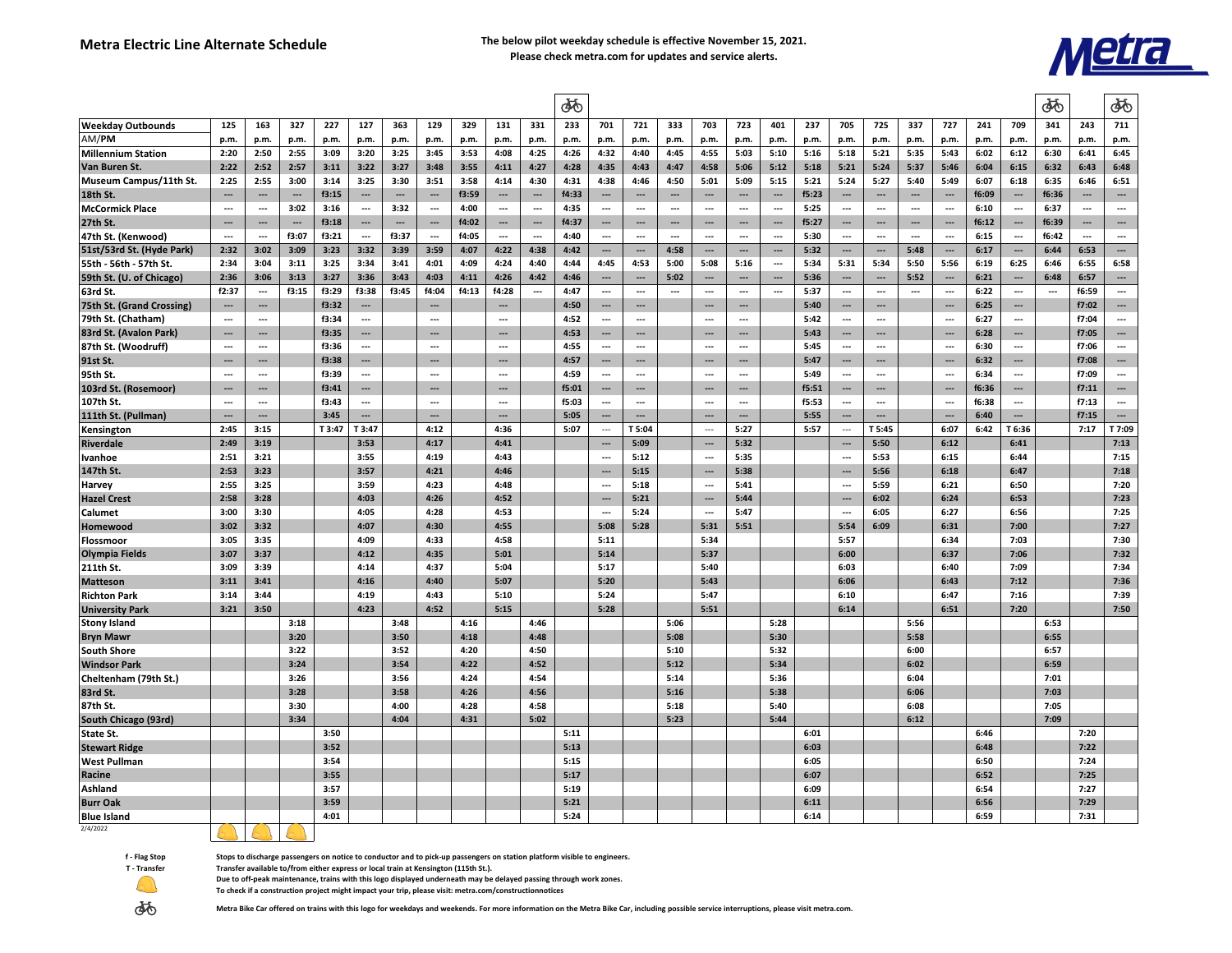

|                           |                |       |       |       |        |       |        | ණ්     |        |        |
|---------------------------|----------------|-------|-------|-------|--------|-------|--------|--------|--------|--------|
| <b>Weekday Outbounds</b>  | 143            | 245   | 345   | 145   | 147    | 349   | 149    | 151    | 351    | 153    |
| AM/PM                     | p.m.           | p.m.  | p.m.  | p.m.  | p.m.   | p.m.  | p.m.   | p.m.   | p.m.   | a.m.   |
| <b>Millennium Station</b> | 7:20           |       | 7:30  | 8:20  | 9:30   | 9:45  | 10:30  | 11:30  | 11:45  | 12:50  |
| Van Buren St.             | 7:22           |       | 7:32  | 8:22  | 9:32   | 9:47  | 10:32  | 11:32  | 11:47  | 12:52  |
| Museum Campus/11th St.    | 7:25           |       | 7:35  | 8:25  | 9:35   | 9:50  | 10:35  | 11:35  | 11:50  | 12:55  |
| 18th St.                  | ---            |       | f7:36 | f8:26 | f9:36  | f9:51 | f10:36 | f11:36 | f11:51 | f12:56 |
| <b>McCormick Place</b>    |                |       | 7:37  | 8:27  | f9:37  | 9:52  | f10:37 | f11:37 | 11:52  | f12:57 |
| 27th St.                  | ---            |       | f7:39 | f8:29 | f9:39  | f9:54 | f10:39 | f11:39 | f11:54 | f12:59 |
| 47th St. (Kenwood)        | $\overline{a}$ |       | f7:42 | f8:32 | f9:42  | f9:57 | f10:42 | f11:42 | f11:57 | f1:01  |
| 51st/53rd St. (Hyde Park) | 7:32           |       | 7:44  | 8:34  | 9:44   | 9:59  | 10:44  | 11:44  | 11:59  | 1:03   |
| 55th - 56th - 57th St.    | 7:34           |       | 7:46  | 8:36  | 9:46   | 10:01 | 10:46  | 11:46  | 12:01  | 1:04   |
| 59th St. (U. of Chicago)  | 7:36           |       | 7:48  | 8:38  | 9:48   | 10:03 | 10:48  | 11:48  | 12:03  | 1:06   |
| 63rd St.                  | 7:37           |       | 7:50  | 8:39  | 9:49   | 10:05 | 10:49  | 11:49  | 12:05  | 1:07   |
| 75th St. (Grand Crossing) | f7:40          |       |       | f8:43 | f9:52  |       | f10:52 | f11:52 |        | f1:10  |
| 79th St. (Chatham)        | f7:42          |       |       | f8:44 | f9:53  |       | f10:53 | f11:53 |        | f1:12  |
| 83rd St. (Avalon Park)    | f7:43          |       |       | f8:46 | f9:55  |       | f10:55 | f11:55 |        | f1:14  |
| 87th St. (Woodruff)       | f7:44          |       |       | f8:47 | f9:56  |       | f10:56 | f11:56 |        | f1:15  |
| 91st St.                  | f7:46          |       |       | f8:48 | f9:57  |       | f10:57 | f11:57 |        | f1:16  |
| 95th St.                  | f7:47          |       |       | f8:50 | f9:59  |       | f10:59 | f11:59 |        | f1:18  |
| 103rd St. (Rosemoor)      | f7:49          |       |       | f8:52 | f10:01 |       | f11:01 | f12:01 |        | f1:20  |
| 107th St.                 | f7:51          |       |       | f8:53 | f10:02 |       | f11:02 | f12:02 |        | f1:21  |
| 111th St. (Pullman)       | f7:53          |       |       | f8:55 | f10:04 |       | f11:04 | f12:04 |        | f1:23  |
| Kensington                | T 7:55         | 8:00  |       | 8:57  | 10:06  |       | 11:06  | 12:06  |        | 1:26   |
| <b>Riverdale</b>          | 7:59           |       |       | 9:02  | 10:11  |       | 11:11  | 12:11  |        | 1:31   |
| <b>Ivanhoe</b>            | 8:01           |       |       | 9:04  | 10:13  |       | 11:13  | 12:13  |        | 1:33   |
| 147th St.                 | 8:03           |       |       | 9:06  | 10:15  |       | 11:15  | 12:15  |        | 1:35   |
| Harvey                    | 8:05           |       |       | 9:08  | 10:17  |       | 11:17  | 12:17  |        | 1:38   |
| <b>Hazel Crest</b>        | 8:08           |       |       | 9:11  | 10:20  |       | 11:20  | 12:20  |        | 1:40   |
| Calumet                   | 8:10           |       |       | 9:13  | 10:22  |       | 11:22  | 12:22  |        | 1:42   |
| Homewood                  | 8:12           |       |       | 9:15  | 10:24  |       | 11:24  | 12:24  |        | 1:44   |
| Flossmoor                 | 8:15           |       |       | 9:18  | 10:27  |       | 11:27  | 12:27  |        | 1:46   |
| Olympia Fields            | 8:17           |       |       | 9:20  | 10:29  |       | 11:29  | 12:29  |        | 1:48   |
| 211th St.                 | 8:19           |       |       | 9:22  | 10:31  |       | 11:31  | 12:31  |        | 1:50   |
| <b>Matteson</b>           | 8:21           |       |       | 9:24  | 10:33  |       | 11:33  | 12:33  |        | 1:52   |
| <b>Richton Park</b>       | 8:24           |       |       | 9:27  | 10:36  |       | 11:36  | 12:36  |        | 1:55   |
| <b>University Park</b>    | 8:30           |       |       | 9:34  | 10:40  |       | 11:40  | 12:40  |        | 2:00   |
| Stony Island              |                |       | 7:53  |       |        | 10:08 |        |        | 12:08  |        |
| <b>Bryn Mawr</b>          |                |       | 7:55  |       |        | 10:10 |        |        | 12:10  |        |
| <b>South Shore</b>        |                |       | 7:57  |       |        | 10:12 |        |        | 12:12  |        |
| <b>Windsor Park</b>       |                |       | 7:59  |       |        | 10:14 |        |        | 12:14  |        |
| Cheltenham (79th St.)     |                |       | 8:01  |       |        | 10:16 |        |        | 12:16  |        |
| 83rd St.                  |                |       | 8:03  |       |        | 10:18 |        |        | 12:18  |        |
| 87th St.                  |                |       | 8:05  |       |        | 10:20 |        |        | 12:20  |        |
| South Chicago (93rd)      |                |       | 8:08  |       |        | 10:24 |        |        | 12:24  |        |
| State St.                 |                | f8:03 |       |       |        |       |        |        |        |        |
| <b>Stewart Ridge</b>      |                | f8:04 |       |       |        |       |        |        |        |        |
| <b>West Pullman</b>       |                | f8:06 |       |       |        |       |        |        |        |        |
| Racine                    |                | f8:07 |       |       |        |       |        |        |        |        |
| Ashland                   |                | f8:09 |       |       |        |       |        |        |        |        |
| <b>Burr Oak</b>           |                | f8:10 |       |       |        |       |        |        |        |        |
| <b>Blue Island</b>        |                | 8:17  |       |       |        |       |        |        |        |        |
| 2/4/2022                  |                |       |       |       |        |       |        |        |        |        |

 **Stops to discharge passengers on notice to conductor and to pick-up passengers on station platform visible to engineers.**

 **Transfer available to/from either express or local train at Kensington (115th St.).**

 **Due to off-peak maintenance, trains with this logo displayed underneath may be delayed passing through work zones.** 

 **To check if a construction project might impact your trip, please visit: metra.com/constructionnotices**

**f - Flag Stop T - Transfer**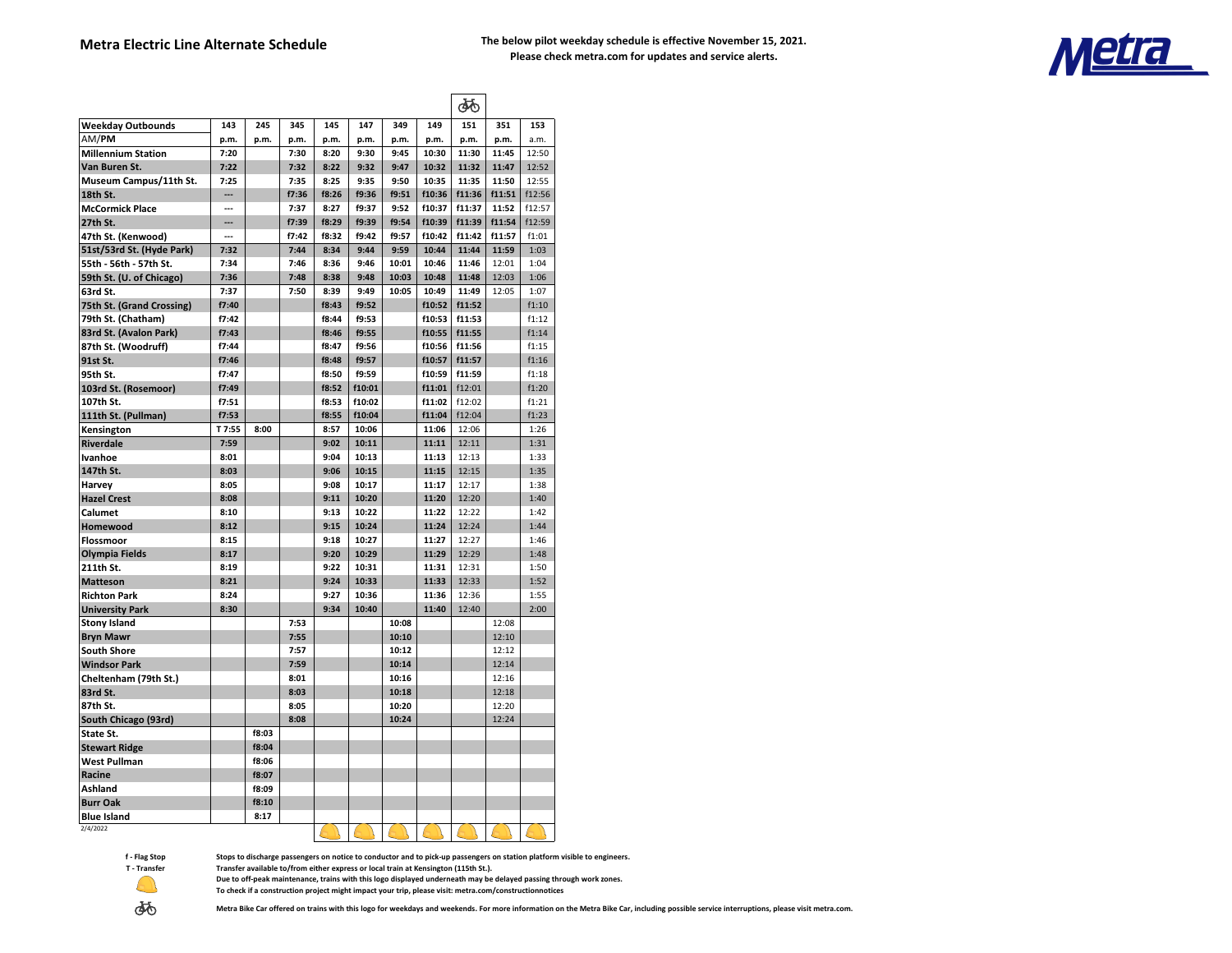# **Metra Electric Line Alternate Schedule The below weekend schedule is effective November 15, 2021. Please check metra.com for updates and service alerts.**



|                                   |                |        | ණි             |                                                      |                 |        |                |        |                                          |                 |         |                  |         |                                                      |                  |         |                  |         |                                                      |                 |        |                |
|-----------------------------------|----------------|--------|----------------|------------------------------------------------------|-----------------|--------|----------------|--------|------------------------------------------|-----------------|---------|------------------|---------|------------------------------------------------------|------------------|---------|------------------|---------|------------------------------------------------------|-----------------|--------|----------------|
|                                   | 800            | 8302   | 802*           | 8022                                                 | 804             | 8306   | 806            | 8308   | 808                                      | 8508            | 8310    | 810              | 8312    | 812                                                  | 8512             | 8314    | 814              | 8316    | 816                                                  | 8516            | 8318   | 818            |
|                                   |                | Sat &  | Sat &          | Sat &                                                |                 | Sat &  | Sat &          |        |                                          |                 | Sat &   | Sat &            |         |                                                      |                  | Sat &   | Sat &            |         |                                                      |                 | Sat &  | Sat &          |
| <b>WEEKEND INBOUND</b>            | Sat Onlv       | Sun    | Sun            | Sun                                                  | <b>Sat Only</b> | Sun    | Sun            |        | Sat Only Sat Only                        | <b>Sat Only</b> | Sun     | Sun              |         | Sat Only Sat Only                                    | <b>Sat Only</b>  | Sun     | Sun              |         | Sat Only Sat Only                                    | <b>Sat Only</b> | Sun    | Sun            |
|                                   |                |        |                |                                                      |                 |        |                |        |                                          |                 |         |                  |         |                                                      |                  |         |                  |         |                                                      |                 |        |                |
| <b>Blue Island</b>                | a.m.           | a.m.   | a.m.           | a.m.                                                 | a.m.            | a.m.   | a.m.           | a.m    | a.m.                                     | a.m.<br>9:08    | a.m.    | a.m.             | a.m.    | a.m.                                                 | a.m.<br>11:08    | a.m.    | a.m.             | p.m.    | p.m.                                                 | p.m.<br>1:08    | p.m.   | p.m.           |
| Burr Oak                          |                |        |                |                                                      |                 |        |                |        |                                          | 9:10            |         |                  |         |                                                      | 11:10            |         |                  |         |                                                      | 1:10            |        |                |
| Ashland Ave.                      |                |        |                |                                                      |                 |        |                |        |                                          | 9:12            |         |                  |         |                                                      | 11:12            |         |                  |         |                                                      | 1:12            |        |                |
| Racine Ave.                       |                |        |                |                                                      |                 |        |                |        |                                          | 9:13            |         |                  |         |                                                      | 11:13            |         |                  |         |                                                      | 1:13            |        |                |
| West Pullman                      |                |        |                |                                                      |                 |        |                |        |                                          | 9:14            |         |                  |         |                                                      | 11:14            |         |                  |         |                                                      | 1:14            |        |                |
| <b>Stewart Ridge</b>              |                |        |                |                                                      |                 |        |                |        |                                          | 9:16            |         |                  |         |                                                      | 11:16            |         |                  |         |                                                      | 1:16            |        |                |
| <b>State St.</b>                  |                |        |                |                                                      |                 |        |                |        |                                          | 9:18            |         |                  |         |                                                      | 11:18            |         |                  |         |                                                      | 1:18            |        |                |
| South Chicago (93rd)              |                | 5:39   |                |                                                      |                 | 7:39   |                | 8:39   |                                          |                 | 9:39    |                  | 10:39   |                                                      |                  | 11:39   |                  | 12:39   |                                                      |                 | 1:39   |                |
| 87th St.                          |                | 5:42   |                |                                                      |                 | 7:42   |                | 8:42   |                                          |                 | 9:42    |                  | 10:42   |                                                      |                  | 11:42   |                  | 12:42   |                                                      |                 | 1:42   |                |
| 83rd St.                          |                | 5:44   |                |                                                      |                 | 7:44   |                | 8:44   |                                          |                 | 9:44    |                  | 10:44   |                                                      |                  | 11:44   |                  | 12:44   |                                                      |                 | 1:44   |                |
| Cheltenham (79th St.)             |                | 5:46   |                |                                                      |                 | 7:46   |                | 8:46   |                                          |                 | 9:46    |                  | 10:46   |                                                      |                  | 11:46   |                  | 12:46   |                                                      |                 | 1:46   |                |
| <b>Windsor Park</b>               |                | 5:48   |                |                                                      |                 | 7:48   |                | 8:48   |                                          |                 | 9:48    |                  | 10:48   |                                                      |                  | 11:48   |                  | 12:48   |                                                      |                 | 1:48   |                |
| <b>South Shore</b>                |                | 5:50   |                |                                                      |                 | 7:50   |                | 8:50   |                                          |                 | 9:50    |                  | 10:50   |                                                      |                  | 11:50   |                  | 12:50   |                                                      |                 | 1:50   |                |
| Bryn Mawr                         |                | 5:52   |                |                                                      |                 | 7:52   |                | 8:52   |                                          |                 | 9:52    |                  | 10:52   |                                                      |                  | 11:52   |                  | 12:52   |                                                      |                 | 1:52   |                |
| <b>Stony Island</b>               |                | 5:54   |                |                                                      |                 | 7:54   |                | 8:54   |                                          |                 | 9:54    |                  | 10:54   |                                                      |                  | 11:54   |                  | 12:54   |                                                      |                 | 1:54   |                |
| <b>University Park</b>            | 4:40           |        | 5:40           | 6:20                                                 | 6:40            |        | 7:40           |        | 8:40                                     |                 |         | 9:40             |         | 10:40                                                |                  |         | 11:40            |         | 12:40                                                |                 |        | 1:40           |
| <b>Richton Park</b>               | 4:43           |        | 5:43           | 6:23                                                 | 6:43            |        | 7:43           |        | 8:43                                     |                 |         | 9:43             |         | 10:43                                                |                  |         | 11:43            |         | 12:43                                                |                 |        | 1:43           |
| <b>Matteson</b>                   | 4:45           |        | 5:45           | 6:25                                                 | 6:45            |        | 7:45           |        | 8:45                                     |                 |         | 9:45             |         | 10:45                                                |                  |         | 11:45            |         | 12:45                                                |                 |        | 1:45           |
| 211th St.                         | 4:47           |        | 5:47           | 6:27                                                 | 6:47            |        | 7:47           |        | 8:47                                     |                 |         | 9:47             |         | 10:47                                                |                  |         | 11:47            |         | 12:47                                                |                 |        | 1:47           |
| Olympia Fields                    | 4:49           |        | 5:49           | 6:29                                                 | 6:49            |        | 7:49           |        | 8:49                                     |                 |         | 9:49             |         | 10:49                                                |                  |         | 11:49            |         | 12:49                                                |                 |        | 1:49           |
| Flossmoor                         | 4:52           |        | 5:52           | 6:32                                                 | 6:52            |        | 7:52           |        | 8:52                                     |                 |         | 9:52             |         | 10:52                                                |                  |         | 11:52            |         | 12:52                                                |                 |        | 1:52           |
| Homewood                          | 4:54           |        | 5:54           | 6:34                                                 | 6:54            |        | 7:54           |        | 8:54                                     |                 |         | 9:54             |         | 10:54                                                |                  |         | 11:54            |         | 12:54                                                |                 |        | 1:54           |
| Calumet                           | 4:56           |        | 5:56           | 6:36                                                 | 6:56            |        | 7:56           |        | 8:56                                     |                 |         | 9:56             |         | 10:56                                                |                  |         | 11:56            |         | 12:56                                                |                 |        | 1:56           |
| Hazel Crest                       | 4:58           |        | 5:58           | 6:38                                                 | 6:58            |        | 7:58           |        | 8:58                                     |                 |         | 9:58             |         | 10:58                                                |                  |         | 11:58            |         | 12:58                                                |                 |        | 1:58           |
| Harvey                            | 5:01           |        | 6:01           | 6:41                                                 | 7:01            |        | 8:01           |        | 9:01                                     |                 |         | 10:01            |         | 11:01                                                |                  |         | 12:01            |         | 1:01                                                 |                 |        | 2:01           |
| 147th St.                         | 5:03           |        | 6:03           | 6:43                                                 | 7:03            |        | 8:03           |        | 9:03                                     |                 |         | 10:03            |         | 11:03                                                |                  |         | 12:03            |         | 1:03                                                 |                 |        | 2:03           |
| Ivanhoe                           | 5:05           |        | 6:05           | 6:45                                                 | 7:05            |        | 8:05           |        | 9:05                                     |                 |         | 10:05            |         | 11:05                                                |                  |         | 12:05            |         | 1:05                                                 |                 |        | 2:05           |
| Riverdale                         | 5:07           |        | 6:07           | 6:47                                                 | 7:07            |        | 8:07           |        | 9:07                                     |                 |         | 10:07            |         | 11:07                                                |                  |         | 12:07            |         | 1:07                                                 |                 |        | 2:07           |
| Kensington                        | 5:12           |        | 6:12           | 6:52                                                 | 7:12            |        | 8:12           |        | 9:12                                     | 9:22            |         | 10:12            |         | 11:12                                                | 11:22            |         | 12:12            |         | 1:12                                                 | 1:22            |        | 2:12           |
| 111th St. (Pullman)               | 5:13<br>f 5:14 |        | 6:13<br>f 6:14 | $\hspace{0.05cm} \ldots$<br>$\overline{\phantom{a}}$ | 7:13<br>f 7:14  |        | 8:13<br>f 8:14 |        | $---$<br>$---$                           | 9:23<br>f 9:24  |         | 10:13<br>f 10:14 |         | $\overline{\phantom{a}}$<br>$\overline{\phantom{a}}$ | 11:23<br>f 11:24 |         | 12:13<br>f 12:14 |         | $\overline{\phantom{a}}$<br>$\overline{\phantom{a}}$ | 1:23<br>f 1:24  |        | 2:13<br>f 2:14 |
| 107th St.<br>103rd St. (Rosemoor) | f 5:15         |        | f6:15          | $\cdots$                                             | f 7:15          |        | f 8:15         |        | $\hspace{0.05cm} \ldots$                 | f9:25           |         | f 10:15          |         | $\overline{\phantom{a}}$                             | f 11:25          |         | f 12:15          |         | $\cdots$                                             | f 1:25          |        | f2:15          |
| 95th St.                          | f 5:17         |        | f 6:17         | $\hspace{0.05cm} \ldots$                             | f 7:17          |        | f 8:17         |        | $---$                                    | f 9:27          |         | f 10:17          |         | $\overline{\phantom{a}}$                             | f 11:27          |         | f 12:17          |         | ---                                                  | f 1:27          |        | f 2:17         |
| 91st St.                          | f 5:19         |        | f 6:19         | $\overline{\phantom{a}}$                             | f 7:19          |        | f 8:19         |        | $\cdots$                                 | f 9:29          |         | f 10:19          |         | $\overline{\phantom{a}}$                             | f 11:29          |         | f 12:19          |         | $\overline{\phantom{a}}$                             | f 1:29          |        | f2:19          |
| 87th St. (Woodruff)               | f 5:20         |        | f 6:20         | $\overline{\phantom{a}}$                             | f 7:20          |        | f 8:20         |        | $---$                                    | f 9:30          |         | f 10:20          |         | $\sim$                                               | f 11:30          |         | f 12:20          |         | $\overline{\phantom{a}}$                             | f 1:30          |        | f 2:20         |
| 83rd St. (Avalon Park)            | f 5:21         |        | f 6:21         | $\hspace{0.05cm} \ldots$                             | f $7:21$        |        | f 8:21         |        | $---$                                    | f 9:31          |         | f 10:21          |         | $---$                                                | f 11:31          |         | f 12:21          |         | ---                                                  | f 1:31          |        | f2:21          |
| 79th St. (Chatham)                | f 5:22         |        | f 6:22         | $---$                                                | f 7:22          |        | f 8:22         |        | $\hspace{0.05cm} \ldots$                 | f 9:32          |         | f 10:22          |         | $\overline{a}$                                       | f 11:32          |         | f 12:22          |         | $\overline{\phantom{a}}$                             | f 1:32          |        | f2:22          |
| 75th St. (Grand Crossing)         | f 5:24         |        | f 6:24         | $\hspace{0.05cm} \cdots$                             | f 7:24          |        | f 8:24         |        | $\sim$                                   | f 9:34          |         | f 10:24          |         | $\sim$                                               | f 11:34          |         | f 12:24          |         | $\cdots$                                             | f 1:34          |        | f 2:24         |
| 63rd St.                          | f 5:27         | f 5:57 | f 6:27         | f7:01                                                | f 7:27          | f 7:57 | f 8:27         | f 8:57 | f 9:22                                   | f 9:37          | f 9:57  | f 10:27          | f 10:57 | f 11:22                                              | f 11:37          | f 11:57 | f 12:27          | f 12:57 | f 1:22                                               | f 1:37          | f 1:57 | f 2:27         |
| 59th St. (U. of Chicago)          | 5:28           | 5:58   | 6:28           | 7:02                                                 | 7:28            | 7:58   | 8:28           | 8:58   | 9:23                                     | 9:38            | 9:58    | 10:28            | 10:58   | 11:23                                                | 11:38            | 11:58   | 12:28            | 12:58   | 1:23                                                 | 1:38            | 1:58   | 2:28           |
| 55th - 56th - 57th St.            | 5:30           | 6:00   | 6:30           | 7:04                                                 | 7:30            | 8:00   | 8:30           | 9:00   | 9:25                                     | 9:40            | 10:00   | 10:30            | 11:00   | 11:25                                                | 11:40            | 12:00   | 12:30            | 1:00    | 1:25                                                 | 1:40            | 2:00   | 2:30           |
| 51st/53rd St. (Hyde Park)         | 5:32           | 6:02   | 6:32           | 7:06                                                 | 7:32            | 8:02   | 8:32           | 9:02   | 9:27                                     | 9:42            | 10:02   | 10:32            | 11:02   | 11:27                                                | 11:42            | 12:02   | 12:32            | 1:02    | 1:27                                                 | 1:42            | 2:02   | 2:32           |
| 47th St. (Kenwood)                | f 5:33         | f 6:03 | f 6:33         | $\hspace{0.05cm} \ldots$                             | f 7:33          | f 8:03 | f 8:33         | f 9:03 | $\hspace{0.05cm}---\hspace{0.05cm}$      | f 9:43          | f 10:03 | f 10:33          | f 11:03 | $\overline{\phantom{a}}$                             | f 11:43          | f 12:03 | f 12:33          | f 1:03  | $\hspace{0.05cm} \cdots$                             | f 1:43          | f 2:03 | f 2:33         |
| 27th St.                          | f 5:36         | f 6:06 | f 6:36         | ---                                                  | f 7:36          | f 8:06 | f 8:36         | f 9:06 | $\sim$                                   | f 9:46          | f 10:06 | f 10:36          | f 11:06 | $\sim$                                               | f 11:46          | f 12:06 | f 12:36          | f 1:06  | $\hspace{0.05cm}\ldots$                              | f 1:46          | f 2:06 | f 2:36         |
| <b>McCormick Place</b>            | 5:37           | 6:07   | 6:37           | $---$                                                | 7:37            | 8:07   | 8:37           | 9:07   | $---$                                    | 9:47            | 10:07   | 10:37            | 11:07   | $\sim$                                               | 11:47            | 12:07   | 12:37            | 1:07    | $\overline{\phantom{a}}$                             | 1:47            | 2:07   | 2:37           |
| 18th St.                          | f 5:38         | f 6:08 | f 6:38         | $\hspace{0.05cm} \cdots$                             | f 7:38          | f 8:08 | f 8:38         | f 9:08 | $\hspace{0.05cm} \ldots \hspace{0.05cm}$ | f 9:48          | f 10:08 | f 10:38          | f 11:08 | $\overline{\phantom{a}}$                             | f 11:48          | f 12:08 | f 12:38          | f 1:08  | $\hspace{0.05cm} \cdots$                             | f 1:48          | f 2:08 | f 2:38         |
| Museum Campus/11th St.            | 5:41           | 6:11   | 6:41           | 7:13                                                 | 7:41            | 8:11   | 8:41           | 9:11   | 9:35                                     | 9:51            | 10:11   | 10:41            | 11:11   | 11:35                                                | 11:51            | 12:11   | 12:41            | 1:11    | 1:35                                                 | 1:51            | 2:11   | 2:41           |
| Van Buren St.                     | 5:43           | 6:13   | 6:43           | 7:15                                                 | 7:43            | 8:13   | 8:43           | 9:13   | 9:37                                     | 9:53            | 10:13   | 10:43            | 11:13   | 11:37                                                | 11:53            | 12:13   | 12:43            | 1:13    | 1:37                                                 | 1:53            | 2:13   | 2:43           |
| <b>Millennium Station</b>         | 5:49           | 6:16   | 6:49           | 7:21                                                 | 7:49            | 8:16   | 8:49           | 9:16   | 9:43                                     | 9:56            | 10:16   | 10:49            | 11:16   | 11:43                                                | 11:56            | 12:16   | 12:49            | 1:16    | 1:43                                                 | 1:56            | 2:16   | 2:49           |
| 2/4/2022                          |                |        |                |                                                      |                 |        |                |        |                                          |                 |         |                  |         |                                                      |                  |         |                  |         |                                                      |                 |        |                |
|                                   |                |        |                |                                                      |                 |        |                |        |                                          |                 |         |                  |         |                                                      |                  |         |                  |         |                                                      |                 |        |                |



**f - Flag Stop Stops to discharge passengers on notice to conductor and to pick-up passengers on station platform visible to engineers.**



**T - Transfer Transfer available to/from either express or local train at Kensington (115th St.).**



**Due to off-peak maintenance, trains with this logo displayed underneath may be delayed passing through work zones.** 

**To check if a construction project might impact your trip, please visit metra.com/constructionnotices**



**Metra Bike Car offered on Saturdays for trains with this logo. For more information on the Metra Bike Car, including possible service interruptions, please visit metra.com.** 

\* **Bike car scheduled for 802 on Saturdays only.**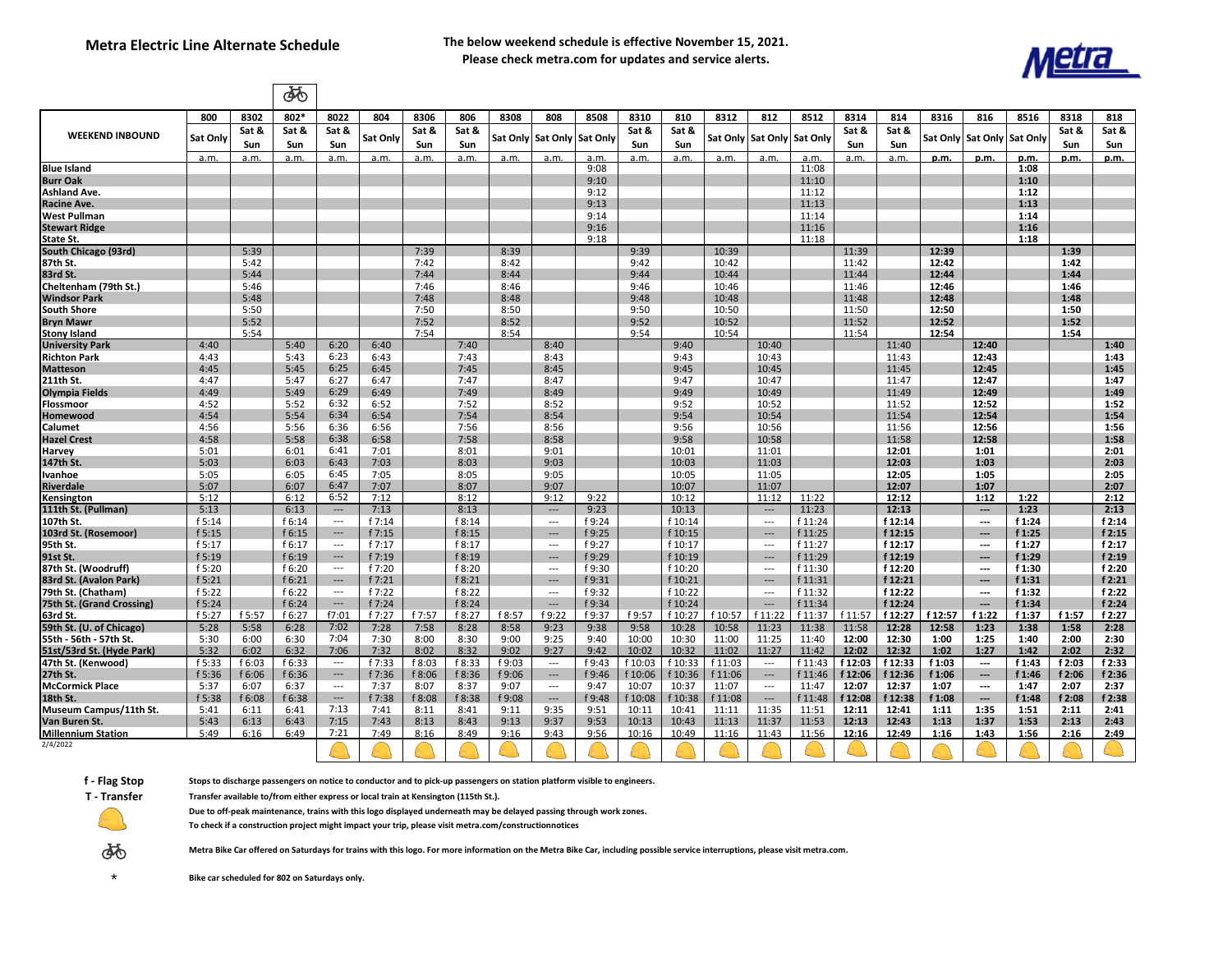

|                                       | 8320         | 820                      | 8520         | 8322         | 822      | 8324   | 824               | 8326   | 826      | 8328           | 828   | 8330   | 830            | 832      | 8334    | 834            | 836      | 8338    | 838        |
|---------------------------------------|--------------|--------------------------|--------------|--------------|----------|--------|-------------------|--------|----------|----------------|-------|--------|----------------|----------|---------|----------------|----------|---------|------------|
|                                       |              |                          |              | Sat &        | Sat &    |        |                   | Sat &  | Sat &    |                | Sat & | Sat &  | Sat &          |          | Sat &   | Sat &          |          | Sat &   | Sat &      |
| <b>WEEKEND INBOUND</b>                | Sat Only     | Sat Only                 | Sat Only     | Sun          | Sun      |        | Sat Only Sat Only | Sun    | Sun      | Sat Only       | Sun   | Sun    | Sun            | Sat Only | Sun     | Sun            | Sat Only | Sun     | <b>Sun</b> |
|                                       | p.m.         | p.m.                     |              | p.m.         | p.m.     |        | p.m.              | p.m.   | p.m.     | p.m.           | p.m.  | p.m.   | p.m.           |          | p.m.    | p.m.           |          | p.m.    | p.m.       |
| <b>Blue Island</b>                    |              |                          | p.m.<br>3:08 |              |          | p.m.   |                   |        |          |                |       |        |                | p.m.     |         |                | p.m.     |         |            |
| <b>Burr Oak</b>                       |              |                          | 3:10         |              |          |        |                   |        |          |                |       |        |                |          |         |                |          |         |            |
| <b>Ashland Ave.</b>                   |              |                          | 3:12         |              |          |        |                   |        |          |                |       |        |                |          |         |                |          |         |            |
| <b>Racine Ave.</b>                    |              |                          | 3:13         |              |          |        |                   |        |          |                |       |        |                |          |         |                |          |         |            |
| <b>West Pullman</b>                   |              |                          | 3:14         |              |          |        |                   |        |          |                |       |        |                |          |         |                |          |         |            |
|                                       |              |                          |              |              |          |        |                   |        |          |                |       |        |                |          |         |                |          |         |            |
| <b>Stewart Ridge</b>                  |              |                          | 3:16         |              |          |        |                   |        |          |                |       |        |                |          |         |                |          |         |            |
| <b>State St.</b>                      | 2:39         |                          | 3:18         |              |          |        |                   |        |          |                |       |        |                |          |         |                |          |         |            |
| South Chicago (93rd)                  |              |                          |              | 3:39         |          | 4:39   |                   | 5:39   |          | 6:39           |       | 7:39   |                |          | 9:39    |                |          | 11:39   |            |
| 87th St.                              | 2:42         |                          |              | 3:42         |          | 4:42   |                   | 5:42   |          | 6:42           |       | 7:42   |                |          | 9:42    |                |          | 11:42   |            |
| 83rd St.                              | 2:44         |                          |              | 3:44         |          | 4:44   |                   | 5:44   |          | 6:44           |       | 7:44   |                |          | 9:44    |                |          | 11:44   |            |
| Cheltenham (79th St.)                 | 2:46         |                          |              | 3:46         |          | 4:46   |                   | 5:46   |          | 6:46           |       | 7:46   |                |          | 9:46    |                |          | 11:46   |            |
| <b>Windsor Park</b>                   | 2:48         |                          |              | 3:48         |          | 4:48   |                   | 5:48   |          | 6:48           |       | 7:48   |                |          | 9:48    |                |          | 11:48   |            |
| <b>South Shore</b>                    | 2:50         |                          |              | 3:50         |          | 4:50   |                   | 5:50   |          | 6:50           |       | 7:50   |                |          | 9:50    |                |          | 11:50   |            |
| <b>Bryn Mawr</b>                      | 2:52         |                          |              | 3:52         |          | 4:52   |                   | 5:52   |          | 6:52           |       | 7:52   |                |          | 9:52    |                |          | 11:52   |            |
| <b>Stony Island</b>                   | 2:54         |                          |              | 3:54         |          | 4:54   |                   | 5:54   |          | 6:54           |       | 7:54   |                |          | 9:54    |                |          | 11:54   |            |
| <b>University Park</b>                |              | 2:40                     |              |              | 3:40     |        | 4:40              |        | 5:40     |                | 6:40  |        | 7:40           | 8:40     |         | 9:40           | 10:40    |         | 11:40      |
| <b>Richton Park</b>                   |              | 2:43                     |              |              | 3:43     |        | 4:43              |        | 5:43     |                | 6:43  |        | 7:43           | 8:43     |         | 9:43           | 10:43    |         | 11:43      |
| <b>Matteson</b>                       |              | 2:45                     |              |              | 3:45     |        | 4:45              |        | 5:45     |                | 6:45  |        | 7:45           | 8:45     |         | 9:45           | 10:45    |         | 11:45      |
| 211th St.                             |              | 2:47                     |              |              | 3:47     |        | 4:47              |        | 5:47     |                | 6:47  |        | 7:47           | 8:47     |         | 9:47           | 10:47    |         | 11:47      |
| <b>Olympia Fields</b>                 |              | 2:49                     |              |              | 3:49     |        | 4:49              |        | 5:49     |                | 6:49  |        | 7:49           | 8:49     |         | 9:49           | 10:49    |         | 11:49      |
| <b>Flossmoor</b>                      |              | 2:52                     |              |              | 3:52     |        | 4:52              |        | 5:52     |                | 6:52  |        | 7:52           | 8:52     |         | 9:52           | 10:52    |         | 11:52      |
| Homewood                              |              | 2:54                     |              |              | 3:54     |        | 4:54              |        | 5:54     |                | 6:54  |        | 7:54           | 8:54     |         | 9:54           | 10:54    |         | 11:54      |
| <b>Calumet</b>                        |              | 2:56                     |              |              | 3:56     |        | 4:56              |        | 5:56     |                | 6:56  |        | 7:56           | 8:56     |         | 9:56           | 10:56    |         | 11:56      |
| <b>Hazel Crest</b>                    |              | 2:58                     |              |              | 3:58     |        | 4:58              |        | 5:58     |                | 6:58  |        | 7:58           | 8:58     |         | 9:58           | 10:58    |         | 11:58      |
| Harvey                                |              | 3:01                     |              |              | 4:01     |        | 5:01              |        | 6:01     |                | 7:01  |        | 8:01           | 9:01     |         | 10:01          | 11:01    |         | 12:01      |
| 147th St.                             |              | 3:03                     |              |              | 4:03     |        | 5:03              |        | 6:03     |                | 7:03  |        | 8:03           | 9:03     |         | 10:03          | 11:03    |         | 12:03      |
| <b>Ivanhoe</b>                        |              | 3:05                     |              |              | 4:05     |        | 5:05              |        | 6:05     |                | 7:05  |        | 8:05           | 9:05     |         | 10:05          | 11:05    |         | 12:05      |
| Riverdale                             |              | 3:07                     |              |              | 4:07     |        | 5:07              |        | 6:07     |                | 7:07  |        | 8:07           | 9:07     |         | 10:07          | 11:07    |         | 12:07      |
| Kensington                            |              | 3:12                     | 3:22         |              | 4:12     |        | 5:12              |        | 6:12     |                | 7:12  |        | 8:12           | 9:12     |         | 10:12          | 11:12    |         | 12:12      |
| 111th St. (Pullman)                   |              | ---                      | 3:23         |              | 4:13     |        | 5:13              |        | 6:13     |                | 7:13  |        | 8:13           | 9:13     |         | 10:13          | 11:13    |         | 12:13      |
| 107th St.                             |              | ---                      | f 3:24       |              | f 4:14   |        | f 5:14            |        | f 6:14   |                | f7:14 |        | f 8:14         | f 9:14   |         | f 10:14        | f 11:14  |         | f 12:14    |
| 103rd St. (Rosemoor)                  |              | ---                      | f3:25        |              | $f$ 4:15 |        | f 5:15            |        | $f$ 6:15 |                | f7:15 |        | f 8:15         | f 9:15   |         | f 10:15        | f 11:15  |         | f 12:15    |
| 95th St.                              |              | ---                      | f 3:27       |              | f 4:17   |        | f 5:17            |        | f 6:17   |                | f7:17 |        | f 8:17         | f 9:17   |         | f 10:17        | f 11:17  |         | f 12:17    |
| 91st St.                              |              | ---                      | f 3:29       |              | f 4:19   |        | f 5:19            |        | f 6:19   |                | f7:19 |        | f 8:19         | f 9:19   |         | f 10:19        | f 11:19  |         | f 12:19    |
| 87th St. (Woodruff)                   |              | ---                      | f 3:30       |              | f 4:20   |        | f 5:20            |        | f 6:20   |                | f7:20 |        | f 8:20         | f 9:20   |         | f 10:20        | f 11:20  |         | f 12:20    |
| 83rd St. (Avalon Park)                |              | ---                      | f3:31        |              | f 4:21   |        | f 5:21            |        | $f$ 6:21 |                | f7:21 |        | f 8:21         | f 9:21   |         | f 10:21        | f 11:21  |         | f 12:21    |
| 79th St. (Chatham)                    |              | ---                      | f 3:32       |              | f 4:22   |        | f 5:22            |        | f 6:22   |                | f7:22 |        | f 8:22         | f 9:22   |         | f 10:22        | f 11:22  |         | f 12:22    |
| 75th St. (Grand Crossing)             |              | ---                      | f 3:34       |              | f 4:24   |        | f 5:24            |        | f 6:24   |                | f7:24 |        | f 8:24         | f 9:24   |         | f 10:24        | f 11:24  |         | f 12:24    |
| 63rd St.                              | f 2:57       | f 3:22                   | f 3:37       | f 3:57       | f 4:27   | f 4:57 | f 5:27            | f 5:57 | f 6:27   | f 6:57         | f7:27 | f 7:57 | f 8:27         | f 9:27   | f 9:57  | f 10:27        | f 11:27  | f 11:57 | f 12:27    |
| 59th St. (U. of Chicago)              | 2:58         | 3:23                     | 3:38         | 3:58         | 4:28     | 4:58   | 5:28              | 5:58   | 6:28     | 6:58           | 7:28  | 7:58   | 8:28           | 9:28     | 9:58    | 10:28          | 11:28    | 11:58   | 12:28      |
| 55th - 56th - 57th St.                | 3:00         | 3:25                     | 3:40         | 4:00         | 4:30     | 5:00   | 5:30              | 6:00   | 6:30     | 7:00           | 7:30  | 8:00   | 8:30           | 9:30     | 10:00   | 10:30          | 11:30    | 12:00   | 12:30      |
| 51st/53rd St. (Hyde Park)             | 3:02         | 3:27                     | 3:42         | 4:02         | 4:32     | 5:02   | 5:32              | 6:02   | 6:32     | 7:02           | 7:32  | 8:02   | 8:32           | 9:32     | 10:02   | 10:32          | 11:32    | 12:02   | 12:32      |
| 47th St. (Kenwood)                    | f 3:03       | $\overline{\phantom{a}}$ | f 3:43       | f 4:03       | f 4:33   | f 5:03 | f 5:33            | f 6:03 | f 6:33   | f 7:03         | f7:33 | f 8:03 | f 8:33         | f 9:33   | f 10:03 | f 10:33        | f 11:33  | f 12:03 | f 12:33    |
| 27th St.                              | f 3:06       | ---                      | f 3:46       | f 4:06       | f 4:36   | f 5:06 | f 5:36            | f 6:06 | f 6:36   | f 7:06         | f7:36 | f 8:06 | f 8:36         | f 9:36   | f 10:06 | f 10:36        | f 11:36  | f 12:06 | f 12:36    |
| <b>McCormick Place</b>                | 3:07         | ---                      | 3:47         | 4:07         | 4:37     | 5:07   | 5:37              | 6:07   | 6:37     | 7:07           | 7:37  | 8:07   | 8:37           | 9:37     | 10:07   | 10:37          | 11:37    | 12:07   | 12:37      |
|                                       |              |                          |              | f 4:08       |          |        |                   |        |          |                | f7:38 |        |                |          |         | f 10:38        | f 11:38  | f 12:08 | f 12:38    |
| 18th St.                              | f 3:08       |                          | f 3:48       |              | f 4:38   | f 5:08 | f 5:38<br>5:41    | f 6:08 | f 6:38   | f 7:08<br>7:11 | 7:41  | f 8:08 | f 8:38<br>8:41 | f 9:38   | f 10:08 |                |          |         |            |
| Museum Campus/11th St.                | 3:11<br>3:13 | 3:35                     | 3:51         | 4:11<br>4:13 | 4:41     | 5:11   |                   | 6:11   | 6:41     |                | 7:43  | 8:11   |                | 9:41     | 10:11   | 10:41<br>10:43 | 11:41    | 12:11   | 12:41      |
| Van Buren St.                         |              | 3:37                     | 3:53         |              | 4:43     | 5:13   | 5:43              | 6:13   | 6:43     | 7:13           | 7:49  | 8:13   | 8:43           | 9:43     | 10:13   |                | 11:43    | 12:13   | 12:43      |
| <b>Millennium Station</b><br>2/4/2022 | 3:16         | 3:43                     | 3:56         | 4:16         | 4:49     | 5:16   | 5:49              | 6:16   | 6:49     | 7:16           |       | 8:16   | 8:49           | 9:49     | 10:16   | 10:49          | 11:49    | 12:16   | 12:49      |
|                                       |              |                          |              |              |          |        |                   |        |          |                |       |        |                |          |         |                |          |         |            |

**f - Flag Stop**

**Stops to discharge passengers on notice to conductor and to pick-up passengers on station platform visible to engineers.**

**Due to off-peak maintenance, trains with this logo displayed underneath may be delayed passing through work zones.** 



**Transfer available to/from either express or local train at Kensington (115th St.).**

**To check if a construction project might impact your trip, please visit metra.com/constructionnotices**

ශ්ර \*

**Metra Bike Car offered on Saturdays for trains with this logo. For more information on the Metra Bike Car, including possible service interruptions, please visit metra.com.**

**Bike car scheduled for 802 on Saturdays only.**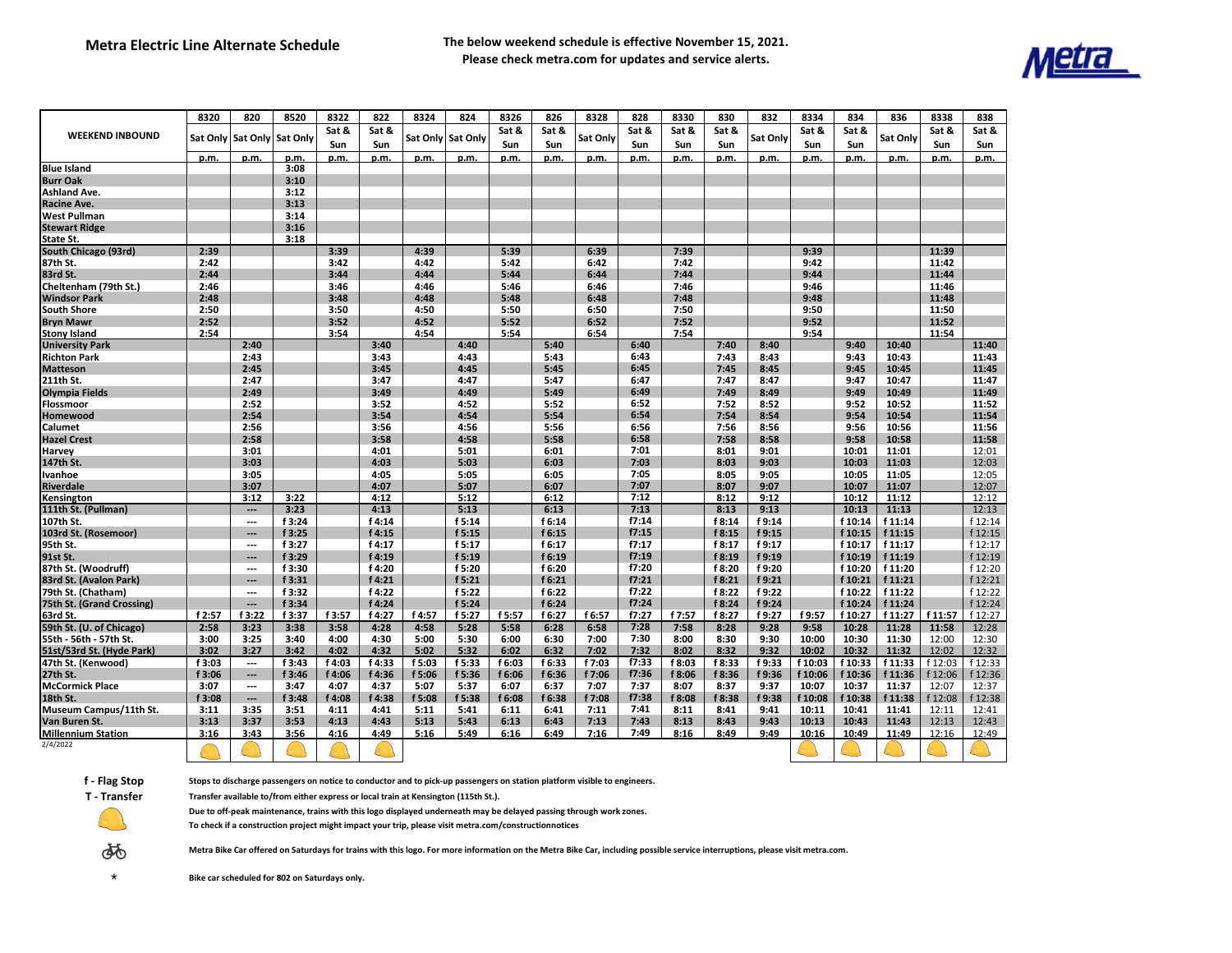

|                                       | 8301         | 101          | 801          | 803          | 8305         | 805          | 8307              | 807          | 8309         | 809         | 8311              | 811           | 8313          | 8513           | 813                        | 8315          | 815           | 8317          | 8517         | 817                      | 8319                       | 819          | 8321         | 8521         | 821                      | 8323                       |
|---------------------------------------|--------------|--------------|--------------|--------------|--------------|--------------|-------------------|--------------|--------------|-------------|-------------------|---------------|---------------|----------------|----------------------------|---------------|---------------|---------------|--------------|--------------------------|----------------------------|--------------|--------------|--------------|--------------------------|----------------------------|
|                                       | Sat &        | Sat &        |              | Sat &        | Sat &        |              |                   | Sat &        | Sat &        |             |                   | Sat &         | Sat &         |                |                            |               | Sat &         | Sat &         |              |                          |                            | Sat &        | Sat &        |              |                          |                            |
| <b>WEEKEND OUTBOUND</b>               | Sun          | Sun          | Sat Only     | Sun          | Sun          |              | Sat Only Sat Only | Sun          | Sun          |             | Sat Only Sat Only | Sun           | Sun           |                | Sat Only Sat Only Sat Only |               | Sun           | Sun           |              |                          | Sat Only Sat Only Sat Only | Sun          | Sun          |              |                          | Sat Only Sat Only Sat Only |
|                                       |              |              |              |              |              |              |                   |              |              |             |                   |               |               |                |                            |               |               |               |              |                          |                            |              |              |              |                          |                            |
| <b>Millennium Station</b>             | a.m.<br>4:40 | a.m.<br>4:50 | a.m.<br>5:10 | a.m.<br>6:10 | a.m.<br>6:40 | a.m.<br>7:10 | a.m.<br>7:40      | a.m.<br>8:10 | a.m.<br>8:40 | a.m<br>9:10 | a.m<br>9:40       | a.m.<br>10:10 | a.m.<br>10:40 | a.m.<br>11:00  | a.m.<br>11:20              | a.m.<br>11:40 | p.m.<br>12:10 | p.m.<br>12:40 | p.m.<br>1:00 | p.m.<br>1:20             | p.m.<br>1:40               | p.m.<br>2:10 | p.m.<br>2:40 | p.m.<br>3:00 | p.m.<br>3:20             | p.m.<br>3:40               |
| Van Buren St.                         | 4:42         | 4:52         | 5:12         | 6:12         | 6:42         | 7:12         | 7:42              | 8:12         | 8:42         | 9:12        | 9:42              | 10:12         | 10:42         | 11:02          | 11:22                      | 11:42         | 12:12         | 12:42         | 1:02         | 1:22                     | 1:42                       | 2:12         | 2:42         | 3:02         | 3:22                     | 3:42                       |
| Museum Campus/11th St.                | 4:45         | 4:55         | 5:15         | 6:15         | 6:45         | 7:15         | 7:45              | 8:15         | 8:45         | 9:15        | 9:45              | 10:15         | 10:45         | 11:05          | 11:25                      | 11:45         | 12:15         | 12:45         | 1:05         | 1:25                     | 1:45                       | 2:15         | 2:45         | 3:05         | 3:25                     | 3:45                       |
| <b>18th St.</b>                       | f 4:46       | f4:56        | f 5:16       | f 6:16       | f 6:46       | f 7:16       | f 7:46            | f 8:16       | f 8:46       | f 9:16      | f 9:46            | f 10:16       | f 10:46       | f 11:06        | $\overline{\phantom{a}}$   | f 11:46       | f 12:16       | f 12:46       | f 1:06       | $\overline{\phantom{a}}$ | f 1:46                     | f 2:16       | f 2:46       | f 3:06       | $\overline{\phantom{a}}$ | f 3:46                     |
| <b>McCormick Place</b>                | 4:47         | 4:57         | 5:17         | 6:17         | 6:47         | 7:17         | 7:47              | 8:17         | 8:47         | 9:17        | 9:47              | 10:17         | 10:47         | 11:07          | $\ldots$                   | 11:47         | 12:17         | 12:47         | 1:07         | $\overline{\phantom{a}}$ | 1:47                       | 2:17         | 2:47         | 3:07         | $\overline{a}$           | 3:47                       |
| 27th St.                              | f 4:48       | f4:59        | f 5:18       | f 6:18       | f 6:48       | f 7:18       | f 7:48            | f 8:18       | f 8:48       | f 9:18      | f 9:48            | f 10:18       | f 10:48       | f 11:08        | $\overline{\phantom{a}}$   | f 11:48       | f 12:18       | f 12:48       | f 1:08       | $\overline{\phantom{a}}$ | f 1:48                     | f 2:18       | f 2:48       | f 3:08       | ---                      | f 3:48                     |
| 47th St. (Kenwood)                    | f 4:51       | f5:02        | f 5:21       | f 6:21       | f 6:51       | f7:21        | f 7:51            | f 8:21       | f 8:51       | f 9:21      | f 9:51            | f 10:21       | f 10:51       | f 11:11        | $\overline{\phantom{a}}$   | f 11:51       | f 12:21       | f 12:51       | f1:11        | $\overline{\phantom{a}}$ | f 1:51                     | f 2:21       | f 2:51       | f3:11        | $\overline{a}$           | f 3:51                     |
| 51st/53rd St. (Hyde Park)             | 4:53         | 5:04         | 5:23         | 6:23         | 6:53         | 7:23         | 7:53              | 8:23         | 8:53         | 9:23        | 9:53              | 10:23         | 10:53         | 11:13          | 11:33                      | 11:53         | 12:23         | 12:53         | 1:13         | 1:33                     | 1:53                       | 2:23         | 2:53         | 3:13         | 3:33                     | 3:53                       |
| 55th - 56th - 57th St.                | 4:55         | 5:06         | 5:25         | 6:25         | 6:55         | 7:25         | 7:55              | 8:25         | 8:55         | 9:25        | 9:55              | 10:25         | 10:55         | 11:15          | 11:35                      | 11:55         | 12:25         | 12:55         | 1:15         | 1:35                     | 1:55                       | 2:25         | 2:55         | 3:15         | 3:35                     | 3:55                       |
| 59th St. (U. of Chicago)              | 4:57         | 5:08         | 5:27         | 6:27         | 6:57         | 7:27         | 7:57              | 8:27         | 8:57         | 9:27        | 9:57              | 10:27         | 10:57         | 11:17          | 11:37                      | 11:57         | 12:27         | 12:57         | 1:17         | 1:37                     | 1:57                       | 2:27         | 2:57         | 3:17         | 3:37                     | 3:57                       |
| 63rd St.                              | f 4:58       | f5:10        | f 5:28       | f 6:28       | f 6:58       | f 7:28       | f 7:58            | f 8:28       | f 8:58       | f 9:28      | f 9:58            | f 10:28       | f 10:58       | f 11:18        | f 11:38                    | f 11:58       | f 12:28       | f 12:58       | f 1:18       | f 1:38                   | f 1:58                     | f 2:28       | f 2:58       | f 3:18       | f 3:38                   | f 3:58                     |
| 75th St. (Grand Crossing)             |              | f5:13        | f 5:31       | f 6:31       |              | f 7:31       |                   | f 8:31       |              | f 9:31      |                   | f 10:31       |               | f 11:21        | $\overline{\phantom{a}}$   |               | f 12:31       |               | f1:21        | $\overline{\phantom{a}}$ |                            | f 2:31       |              | f 3:21       | ---                      |                            |
| 79th St. (Chatham)                    |              | f5:15        | f 5:33       | f 6:33       |              | f 7:33       |                   | f 8:33       |              | f 9:33      |                   | f 10:33       |               | f 11:23        | $\overline{\phantom{a}}$   |               | f 12:33       |               | f 1:23       | $\sim$                   |                            | f 2:33       |              | f 3:23       | ---                      |                            |
| 83rd St. (Avalon Park)                |              | f5:16        | f 5:34       | f 6:34       |              | f 7:34       |                   | f 8:34       |              | f 9:34      |                   | f 10:34       |               | f 11:24        | $\overline{\phantom{a}}$   |               | f 12:34       |               | f1:24        | $\hspace{0.05cm} \cdots$ |                            | f 2:34       |              | f 3:24       | ---                      |                            |
| 87th St. (Woodruff)                   |              | f5:17        | f 5:35       | f 6:35       |              | f 7:35       |                   | f 8:35       |              | f 9:35      |                   | f 10:35       |               | f 11:25        | $\sim$                     |               | f 12:35       |               | f 1:25       | $\sim$                   |                            | f 2:35       |              | f 3:25       | $\sim$                   |                            |
| 91st St.                              |              | f5:19        | f 5:37       | f 6:37       |              | f 7:37       |                   | f 8:37       |              | f 9:37      |                   | f 10:37       |               | f 11:27        | $\overline{\phantom{a}}$   |               | f 12:37       |               | f 1:27       | $\cdots$                 |                            | f 2:37       |              | f 3:27       | ---                      |                            |
| 95th St.                              |              | f5:20        | f 5:38       | f 6:38       |              | f 7:38       |                   | f 8:38       |              | f 9:38      |                   | f 10:38       |               | f 11:28        | $\sim$                     |               | f 12:38       |               | f 1:28       | $\sim$                   |                            | f 2:38       |              | f 3:28       | $\overline{a}$           |                            |
| 103rd St. (Rosemoor)                  |              | f5:22        | f 5:40       | f 6:40       |              | f 7:40       |                   | f 8:40       |              | f 9:40      |                   | f 10:40       |               | f 11:30        | $\overline{\phantom{a}}$   |               | f 12:40       |               | f 1:30       | $\hspace{0.05cm} \cdots$ |                            | f 2:40       |              | f 3:30       | ---                      |                            |
| 107th St.                             |              | f5:24        | f 5:41       | f 6:41       |              | f 7:41       |                   | f 8:41       |              | f 9:41      |                   | f 10:41       |               | f 11:31        | $---$                      |               | f 12:41       |               | f 1:31       | $\overline{\phantom{a}}$ |                            | f2:41        |              | f 3:31       | ---                      |                            |
| 111th St. (Pullman)                   |              | 5:26         | 5:42         | 6:42         |              | 7:42         |                   | 8:42         |              | 9:42        |                   | 10:42         |               | 11:32          | $\overline{\phantom{a}}$   |               | 12:42         |               | 1:32         | $\overline{\phantom{a}}$ |                            | 2:42         |              | 3:32         | $\overline{a}$           |                            |
| Kensington                            |              | 5:28         | 5:44         | 6:44         |              | 7:44         |                   | 8:44         |              | 9:44        |                   | 10:44         |               | 11:34          | 11:48                      |               | 12:44         |               | 1:34         | 1:48                     |                            | 2:44         |              | 3:34         | 3:48                     |                            |
| Riverdale                             |              | 5:32         | 5:49         | 6:49         |              | 7:49         |                   | 8:49         |              | 9:49        |                   | 10:49         |               |                | 11:53                      |               | 12:49         |               |              | 1:53                     |                            | 2:49         |              |              | 3:53                     |                            |
| Ivanhoe                               |              | 5:34         | 5:51         | 6:51         |              | 7:51         |                   | 8:51         |              | 9:51        |                   | 10:51         |               |                | 11:55                      |               | 12:51         |               |              | 1:55                     |                            | 2:51         |              |              | 3:55                     |                            |
| 147th St.                             |              | 5:36         | 5:53         | 6:53         |              | 7:53         |                   | 8:53         |              | 9:53        |                   | 10:53         |               |                | 11:57                      |               | 12:53         |               |              | 1:57                     |                            | 2:53         |              |              | 3:57                     |                            |
| Harvey                                |              | 5:38         | 5:55         | 6:55         |              | 7:55         |                   | 8:55         |              | 9:55        |                   | 10:55         |               |                | 11:59                      |               | 12:55         |               |              | 1:59                     |                            | 2:55         |              |              | 3:59                     |                            |
| <b>Hazel Crest</b>                    |              | 5:41         | 5:58         | 6:58         |              | 7:58         |                   | 8:58         |              | 9:58        |                   | 10:58         |               |                | 12:02                      |               | 12:58         |               |              | 2:02                     |                            | 2:58         |              |              | 4:02                     |                            |
| Calumet                               |              | 5:43         | 6:00         | 7:00         |              | 8:00         |                   | 9:00         |              | 10:00       |                   | 11:00         |               |                | 12:04                      |               | 1:00          |               |              | 2:04                     |                            | 3:00         |              |              | 4:04                     |                            |
| Homewood                              |              | 5:45         | 6:02         | 7:02         |              | 8:02         |                   | 9:02         |              | 10:02       |                   | 11:02         |               |                | 12:06                      |               | 1:02          |               |              | 2:06                     |                            | 3:02         |              |              | 4:06                     |                            |
| Flossmoor                             |              | 5:48         | 6:04         | 7:04         |              | 8:04         |                   | 9:04         |              | 10:04       |                   | 11:04         |               |                | 12:08                      |               | 1:04          |               |              | 2:08                     |                            | 3:04         |              |              | 4:08                     |                            |
| <b>Olympia Fields</b>                 |              | 5:50         | 6:07         | 7:07         |              | 8:07         |                   | 9:07         |              | 10:07       |                   | 11:07         |               |                | 12:11                      |               | 1:07          |               |              | 2:11                     |                            | 3:07         |              |              | 4:11                     |                            |
| 211th St.                             |              | 5:52         | 6:09         | 7:09         |              | 8:09         |                   | 9:09         |              | 10:09       |                   | 11:09         |               |                | 12:13                      |               | 1:09          |               |              | 2:13                     |                            | 3:09         |              |              | 4:13                     |                            |
| <b>Matteson</b>                       |              | 5:54         | 6:11         | 7:11         |              | 8:11         |                   | 9:11         |              | 10:11       |                   | 11:11         |               |                | 12:15                      |               | 1:11          |               |              | 2:15                     |                            | 3:11         |              |              | 4:15                     |                            |
| <b>Richton Park</b>                   |              | 5:57         | 6:15         | 7:15         |              | 8:15         |                   | 9:15         |              | 10:15       |                   | 11:15         |               |                | 12:19                      |               | 1:15          |               |              | 2:19                     |                            | 3:15         |              |              | 4:19                     |                            |
| <b>University Park</b>                |              | 6:03         | 6:20         | 7:20         |              | 8:20         |                   | 9:20         |              | 10:20       |                   | 11:20         |               |                | 12:24                      |               | 1:20          |               |              | 2:24                     |                            | 3:20         |              |              | 4:24                     |                            |
| <b>Stony Island</b>                   | 5:02         |              |              |              | 7:02         |              | 8:02              |              | 9:02         |             | 10:02             |               | 11:02         |                |                            | 12:02         |               | 1:02          |              |                          | 2:02                       |              | 3:02         |              |                          | 4:02                       |
| <b>Bryn Mawr</b>                      | 5:04         |              |              |              | 7:04         |              | 8:04              |              | 9:04         |             | 10:04             |               | 11:04         |                |                            | 12:04         |               | 1:04          |              |                          | 2:04                       |              | 3:04         |              |                          | 4:04                       |
| <b>South Shore</b>                    | 5:06         |              |              |              | 7:06         |              | 8:06              |              | 9:06         |             | 10:06             |               | 11:06         |                |                            | 12:06         |               | 1:06          |              |                          | 2:06                       |              | 3:06         |              |                          | 4:06                       |
| <b>Windsor Park</b>                   | 5:08         |              |              |              | 7:08         |              | 8:08              |              | 9:08         |             | 10:08             |               | 11:08         |                |                            | 12:08         |               | 1:08          |              |                          | 2:08                       |              | 3:08         |              |                          | 4:08                       |
| Cheltenham (79th St.)                 | 5:10         |              |              |              | 7:10         |              | 8:10              |              | 9:10         |             | 10:10             |               | 11:10         |                |                            | 12:10         |               | 1:10          |              |                          | 2:10                       |              | 3:10         |              |                          | 4:10                       |
| 83rd St.                              | 5:12         |              |              |              | 7:12         |              | 8:12              |              | 9:12         |             | 10:12             |               | 11:12         |                |                            | 12:12         |               | 1:12          |              |                          | 2:12                       |              | 3:12         |              |                          | 4:12                       |
| 87th St.                              | 5:14         |              |              |              | 7:14         |              | 8:14              |              | 9:14         |             | 10:14             |               | 11:14         |                |                            | 12:14         |               | 1:14          |              |                          | 2:14                       |              | 3:14         |              |                          | 4:14                       |
| South Chicago (93rd)                  | 5:17         |              |              |              | 7:17         |              | 8:17              |              | 9:17         |             | 10:17             |               | 11:17         |                |                            | 12:17         |               | 1:17          |              |                          | 2:17                       |              | 3:17         |              |                          | 4:17                       |
| <b>State St.</b>                      |              |              |              |              |              |              |                   |              |              |             |                   |               |               | 11:37<br>11:39 |                            |               |               |               | 1:37<br>1:39 |                          |                            |              |              | 3:37<br>3:39 |                          |                            |
| <b>Stewart Ridge</b>                  |              |              |              |              |              |              |                   |              |              |             |                   |               |               | 11:41          |                            |               |               |               | 1:41         |                          |                            |              |              | 3:41         |                          |                            |
| <b>West Pullman</b>                   |              |              |              |              |              |              |                   |              |              |             |                   |               |               |                |                            |               |               |               |              |                          |                            |              |              |              |                          |                            |
| Racine Ave.                           |              |              |              |              |              |              |                   |              |              |             |                   |               |               | 11:42          |                            |               |               |               | 1:42         |                          |                            |              |              | 3:42         |                          |                            |
| <b>Ashland Ave.</b>                   |              |              |              |              |              |              |                   |              |              |             |                   |               |               | 11:44<br>11:46 |                            |               |               |               | 1:44<br>1:46 |                          |                            |              |              | 3:44<br>3:46 |                          |                            |
| <b>Burr Oak</b><br><b>Blue Island</b> |              |              |              |              |              |              |                   |              |              |             |                   |               |               | 11:48          |                            |               |               |               | 1:48         |                          |                            |              |              | 3:48         |                          |                            |
| 2/4/2022                              |              |              |              |              |              |              |                   |              |              |             |                   |               |               |                |                            |               |               |               |              |                          |                            |              |              |              |                          |                            |
|                                       |              |              |              |              |              |              |                   |              |              |             |                   |               |               |                |                            |               |               |               |              |                          |                            |              |              |              |                          |                            |

**f - Flag Stop Stops to discharge passengers on notice to conductor and to pick-up passengers on station platform visible to engineers.**

Transfer available to/from either express or local train at Kensington (115th St.).



**Due to off-peak maintenance, trains with this logo displayed underneath may be delayed passing through work zones.** 

**To check if a construction project might impact your trip, please visit metra.com/constructionnotices**



**Metra Bike Car offered on Saturdays for trains with this logo. For more information on the Metra Bike Car, including possible service interruptions, please visit metra.com.**